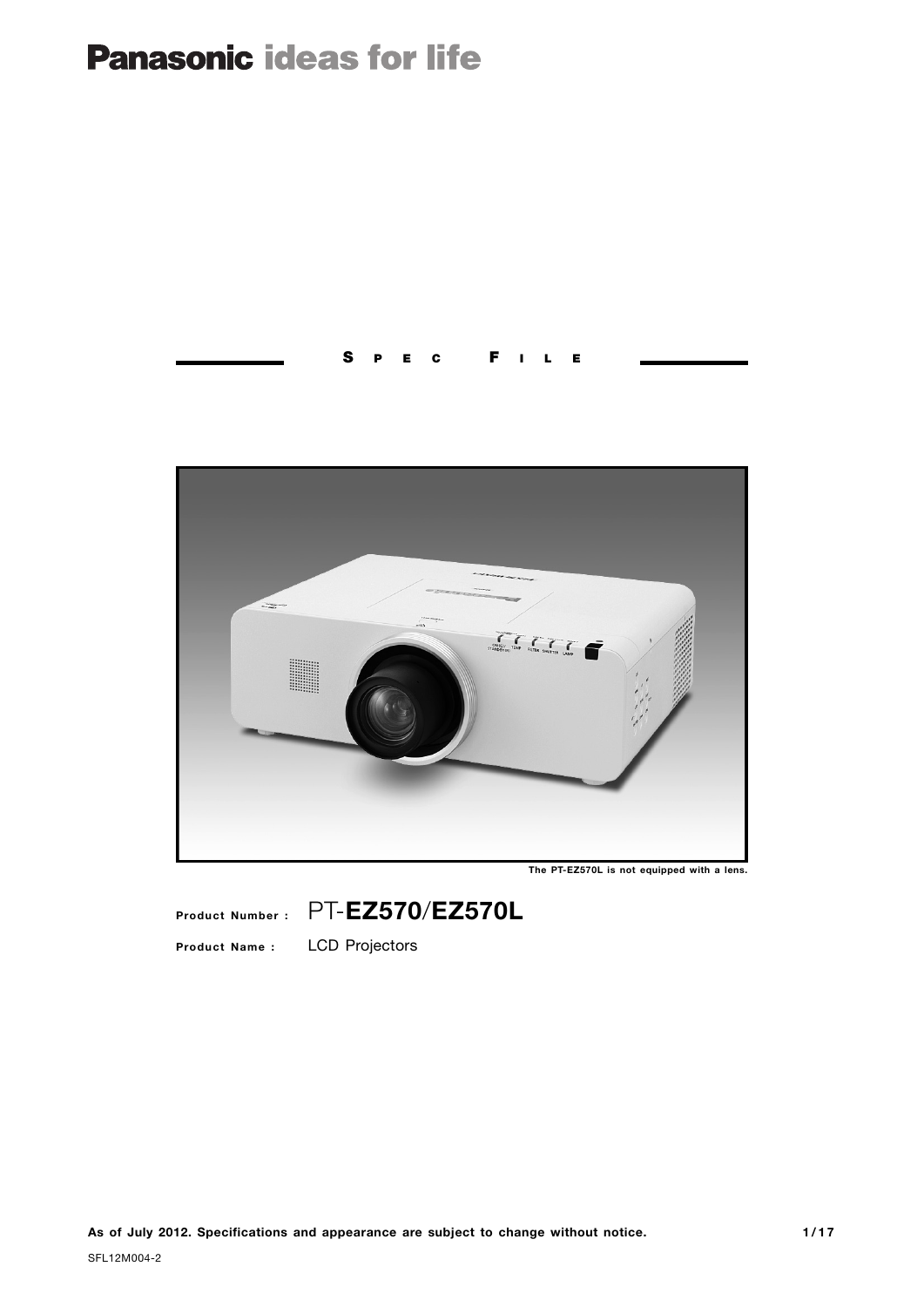### **Specifications**

# LCD Projectors **PT-EZ570/EZ570L**

| Main unit                                 |                     |                                                                                       |
|-------------------------------------------|---------------------|---------------------------------------------------------------------------------------|
| Power supply                              |                     | 100-240 V AC, 50/60 Hz                                                                |
| Power consumption                         |                     | 490 W (492 VA) (0.4 W with standby mode set to $ECO^{\star}$ <sup>1</sup> , 11 W with |
|                                           |                     | STANDBY MODE set to NETWORK.)                                                         |
| Optical system                            |                     | Dichroic mirror separation/prism synthesis system                                     |
| LCD panel                                 | Panel size          | 19.2 mm (0.76 inches) diagonal (16:10 aspect ratio)                                   |
|                                           | Display method      | Transparent LCD panel $(x 3, R/G/B)$                                                  |
|                                           | Pixels              | 2,304,000 (1,920 $\times$ 1,200) $\times$ 3, total of 6,912,000 pixels                |
|                                           | Pixel configuration | Stripe                                                                                |
| Lens                                      | <b>PT-EZ570</b>     | Powered zoom/focus lens (1.7-2.8:1), F 1.7-2.3, f 26.9-45.4 mm                        |
|                                           | PT-EZ570L           | Optional powered zoom/focus lenses and fixed-focus lens                               |
| Lamp                                      |                     | 330 W UHM lamp                                                                        |
| Screen size                               |                     | 1.02-10.16 m (40-400 inches), 16:10 aspect ratio                                      |
| Brightness* <sup>2</sup>                  |                     | 5,000 lumens (LAMP POWER: AUTO/NORMAL)                                                |
| Center-to-corner uniformity* <sup>2</sup> |                     | 90%                                                                                   |
| Contrast <sup>*2</sup>                    |                     | 5,000:1 (full on / full off, LAMP POWER: AUTO)                                        |
| Resolution                                |                     | $1,920 \times 1,200$ pixels                                                           |
| Scanning frequency                        | HDMI/DVI-I          | fH: 26-80 kHz, fv: 23-85 Hz, dot clock: 162 MHz or lower                              |
|                                           | <b>RGB</b>          | f <sub>H</sub> : 15-120 kHz, fv: 48-100 Hz, dot clock: 230 MHz or lower               |
|                                           |                     | (Signals exceeding the dot clock rate of 163 MHz are downsampled.)                    |
|                                           | YPBPR (YCBCR)       | 480i (525i):<br>f <sub>H</sub> 15.75 kHz; fv 60 Hz,                                   |
|                                           |                     | 576i (625i):<br>f <sub>H</sub> 15.63 kHz; fv 50 Hz,                                   |
|                                           |                     | 480p (525p):<br>$H$ 31.50 kHz; fv 60 Hz,                                              |
|                                           |                     | f <sub>H</sub> 31.25 kHz; fv 50 Hz,                                                   |
|                                           |                     | 576p (625p):<br>720 (750)/60p:<br>f <sub>H</sub> 45.00 kHz; fv 60 Hz,                 |
|                                           |                     | f <sub>H</sub> 37.50 kHz; fv 50 Hz,                                                   |
|                                           |                     | 720 (750)/50p:                                                                        |
|                                           |                     | 1035/60i:<br>f <sub>H</sub> 33.75 kHz; fv 60 Hz,                                      |
|                                           |                     | fH 33.75 kHz; fv 60 Hz,<br>1080 (1125)/60i:                                           |
|                                           |                     | 1080 (1125)/50i:<br>f <sub>H</sub> 28.13 kHz; fv 50 Hz,                               |
|                                           |                     | 1080/25p:<br>f <sub>H</sub> 28.13 kHz; fv 25 Hz,                                      |
|                                           |                     | 1080/25sF:<br>f <sub>H</sub> 28.13 kHz; fv 50 Hz,                                     |
|                                           |                     | 1080/24p:<br>f <sub>H</sub> 27.00 kHz; fv 24 Hz,                                      |
|                                           |                     | 1080/24sF:<br>fH 27.00 kHz; fv 48 Hz,                                                 |
|                                           |                     | 1080/30p:<br>f <sub>H</sub> 33.75 kHz; fv 30 Hz,                                      |
|                                           |                     | 1080/30sF:<br>f <sub>H</sub> 33.75 kHz; fv 60 Hz,                                     |
|                                           |                     | 1080/60p:<br>f <sub>H</sub> 67.50 kHz; fv 60 Hz,                                      |
|                                           |                     | 1080/50p:<br>fH 56.25 kHz; fv 50 Hz                                                   |
|                                           | Video/S-Video       | fH: 15.75 kHz, fv: 60 Hz [NTSC/NTSC4.43/PAL-M/PAL60]                                  |
|                                           |                     | fH: 15.63 kHz, fv: 50 Hz [PAL/PAL-N/SECAM]                                            |
| Optical axis shift                        |                     | Vertical: $\pm 60\%$ (powered), horizontal: $\pm 10\%$ (powered)                      |
|                                           |                     | NOTE: Optical axis shift function cannot be operated when used with the ET-ELW21.     |
| Keystone correction range                 |                     | Vertical: $\pm 30^\circ$ (with vertical correction only)                              |
|                                           |                     | Horizontal: $\pm 30^\circ$ (with horizontal correction only)                          |
| Installation                              |                     | Ceiling/floor, front/rear                                                             |
| Built-in speaker                          | Size                | 3.7 cm $(1-15/32$ inches) (round) $\times$ 1                                          |
|                                           | Output power        | 10 W (monaural)                                                                       |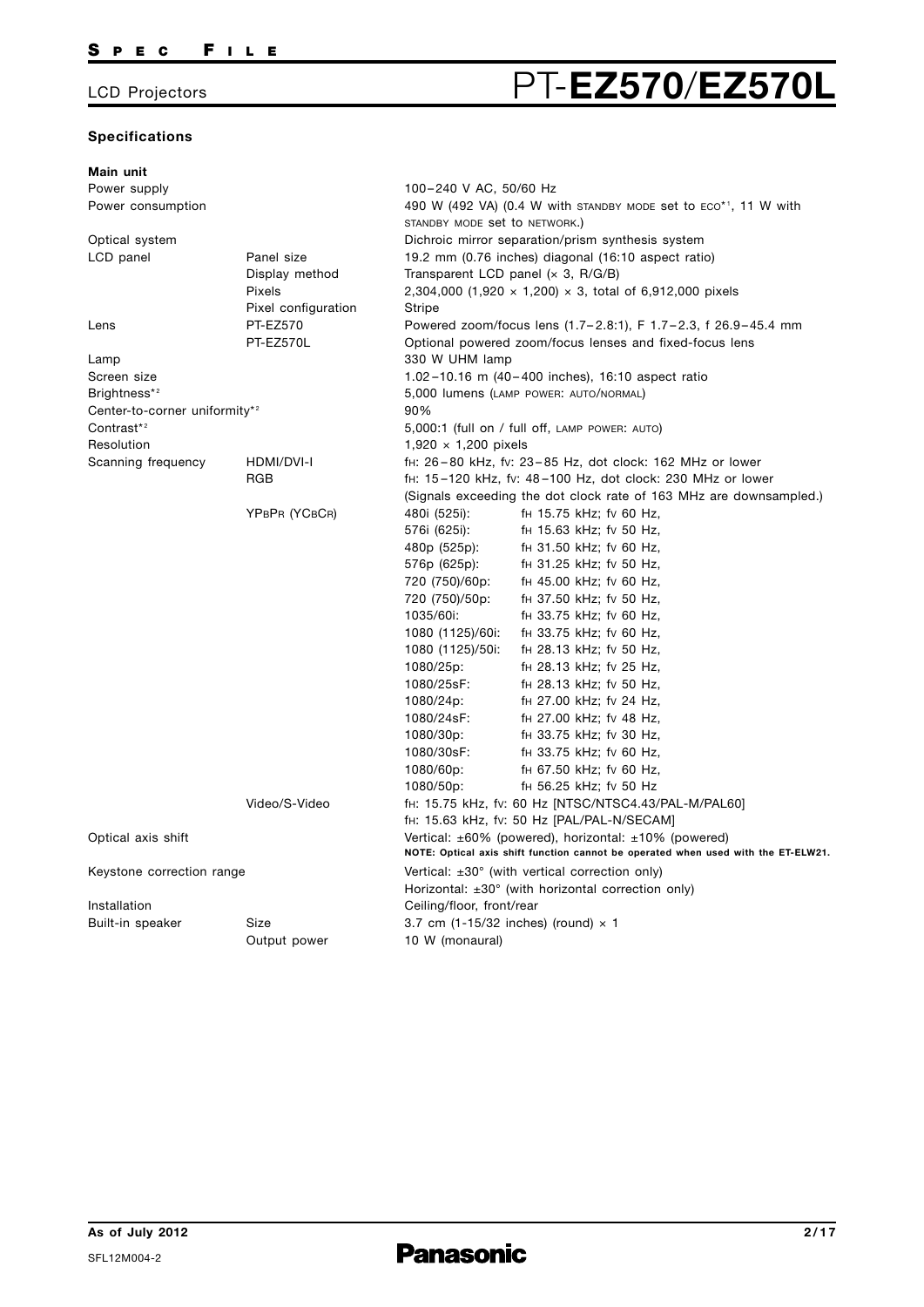# LCD Projectors PT-**EZ570**/**EZ570L**

| Terminals                            | <b>INPUT 1</b><br>HDMI IN                   | Menu selection<br>HDMI 19-pin $\times$ 1, Deep Color, HDCP compatible<br>480p (525p), 576p (625p), 720 (750)/60p, 720 (750)/50p, 1035/60i,                                                   |
|--------------------------------------|---------------------------------------------|----------------------------------------------------------------------------------------------------------------------------------------------------------------------------------------------|
|                                      |                                             | 1080 (1125)/60i, 1080 (1125)/50i, 1080/25p, 1080/25sF, 1080/24p,<br>1080/24sF, 1080/30p, 1080/30sF, 1080/60p, 1080/50p,                                                                      |
|                                      |                                             | VGA (640 × 480) - WUXGA* <sup>2</sup> (1,920 × 1,200)                                                                                                                                        |
|                                      |                                             | Audio signal: linear PCM (sampling frequencies: 48 kHz, 44.1 kHz,<br>32 kHz)                                                                                                                 |
|                                      | DVI-D IN                                    | DVI-D 24-pin $\times$ 1, DVI 1.0 compliant, compatible with HDCP, compati-<br>ble with single link only                                                                                      |
|                                      |                                             | 480p (525p), 576p (625p), 720 (750)/60p, 720 (750)/50p, 1035/60i,<br>1080 (1125)/60i, 1080 (1125)/50i, 1080/25p, 1080/25sF, 1080/24p,<br>1080/24sF, 1080/30p, 1080/30sF, 1080/60p, 1080/50p, |
|                                      |                                             | VGA (640 $\times$ 480) – WUXGA <sup>*2</sup> (1,920 $\times$ 1,200)                                                                                                                          |
|                                      | RGB IN                                      | D-sub HD 15-pin (female) $\times$ 1                                                                                                                                                          |
|                                      | R, G, B                                     | R: 0.7 Vp-p, 75 ohms;                                                                                                                                                                        |
|                                      |                                             | G: 0.7 Vp-p (1.0 Vp-p for sync on G), 75 ohms;                                                                                                                                               |
|                                      |                                             | B: 0.7 Vp-p, 75 ohms;<br>HD/VD, SYNC: high impedance, TTL (positive/negative)                                                                                                                |
|                                      |                                             | NOTE: SYNC/HD and VD terminals do not accept tri-level sync signals.                                                                                                                         |
|                                      | <b>INPUT 2</b>                              | Menu selection                                                                                                                                                                               |
|                                      | [RGB input]                                 | BNC $\times$ 5 (RGB/YPBPR/YCBCR $\times$ 1)                                                                                                                                                  |
|                                      | R, G, B                                     | R: 0.7 Vp-p, 75 ohms;                                                                                                                                                                        |
|                                      |                                             | G: 0.7 Vp-p (1.0 Vp-p for sync on G), 75 ohms;                                                                                                                                               |
|                                      |                                             | B: 0.7 Vp-p, 75 ohms;                                                                                                                                                                        |
|                                      |                                             | HD/VD, SYNC: high impedance, TTL (positive/negative)<br>NOTE: SYNC/HD and VD terminals do not accept tri-level sync signals.                                                                 |
|                                      | $Y$ , PB (CB), PR (CR)                      | Y: 1.0 Vp-p (including sync signal);                                                                                                                                                         |
|                                      |                                             | PB (CB), PR (CR): 0.7 Vp-p, 75 ohms                                                                                                                                                          |
|                                      | <b>VIDEO</b>                                | BNC $\times$ 1, 1.0 Vp-p, 75 ohms                                                                                                                                                            |
|                                      | <b>INPUT 3</b>                              | Menu selection                                                                                                                                                                               |
|                                      | [Component input]<br>$Y$ , PB (CB), PR (CR) | RCA pin $\times$ 3 (YPBPR/YCBCR $\times$ 1)<br>Y: 1.0 Vp-p (including sync signal);                                                                                                          |
|                                      |                                             | PB (CB), PR (CR): 0.7 Vp-p, 75 ohms                                                                                                                                                          |
|                                      | <b>VIDEO</b>                                | RCA pin $\times$ 1, 1.0 Vp-p, 75 ohms                                                                                                                                                        |
|                                      | S-VIDEO                                     | Mini DIN 4-pin $\times$ 1, Y: 1.0 Vp-p; C: 0.286 Vp-p, 75 ohms                                                                                                                               |
|                                      |                                             | MONITOR OUT (RGB output) D-sub HD 15-pin (female) x 1                                                                                                                                        |
|                                      |                                             | R: 0.7 Vp-p, 75 ohms;                                                                                                                                                                        |
|                                      |                                             | G: 0.7 Vp-p (1.0 Vp-p for sync on G), 75 ohms;                                                                                                                                               |
|                                      |                                             | B: 0.7 Vp-p, 75 ohms;                                                                                                                                                                        |
|                                      |                                             | HD/VD, SYNC: high impedance, TTL (positive/negative)                                                                                                                                         |
|                                      | AUDIO IN 1                                  | M3 (L, R) $\times$ 1, 0.5 Vrms, input impedance: 22 kilohms or more                                                                                                                          |
|                                      | AUDIO IN 2                                  | M3 (L, R) $\times$ 1, 0.5 Vrms, input impedance: 22 kilohms or more<br>RCA (L, R) $\times$ 2, 0.5 Vrms, input impedance: 22 kilohms or more                                                  |
|                                      | AUDIO IN 3<br>VARIABLE AUDIO OUT            | M3 (L, R) $\times$ 1 (monitor out: 0-2.0 Vrms, variable)                                                                                                                                     |
|                                      | SERIAL IN                                   | D-sub 9-pin (female) $\times$ 1, for external control (RS-232C compliant)                                                                                                                    |
|                                      | REMOTE IN                                   | M3 jack $\times$ 1 for wired remote control or link control                                                                                                                                  |
|                                      | LAN                                         | $RJ-45 \times 1$ , for network connection, 100Base-TX/10Base-T, compliant                                                                                                                    |
|                                      |                                             | with PJLink™                                                                                                                                                                                 |
| Power cord length                    |                                             | 3.0 m (9 ft 10 in)                                                                                                                                                                           |
| Cabinet materials                    |                                             | Molded plastic                                                                                                                                                                               |
| Dimensions ( $W \times H \times D$ ) | <b>PT-EZ570</b>                             | $489.5 \times 164^{*4} \times 434$ mm                                                                                                                                                        |
|                                      |                                             | $(19-9/32 \times 6-15/32^{*4} \times 17-3/32)$ inches) (with supplied lens)                                                                                                                  |
|                                      | PT-EZ570L                                   | $489.5 \times 164^{*4} \times 370$ mm                                                                                                                                                        |
| Weight                               | PT-EZ570                                    | $(19-9/32 \times 6-15/32^{*4} \times 14-9/16$ inches) (without lens)<br>Approx. 10.3 kg (22.7 lbs) (with supplied lens)                                                                      |
|                                      | PT-EZ570L                                   | Approx. 9.6 kg (21.2 lbs) (without lens)                                                                                                                                                     |
|                                      |                                             |                                                                                                                                                                                              |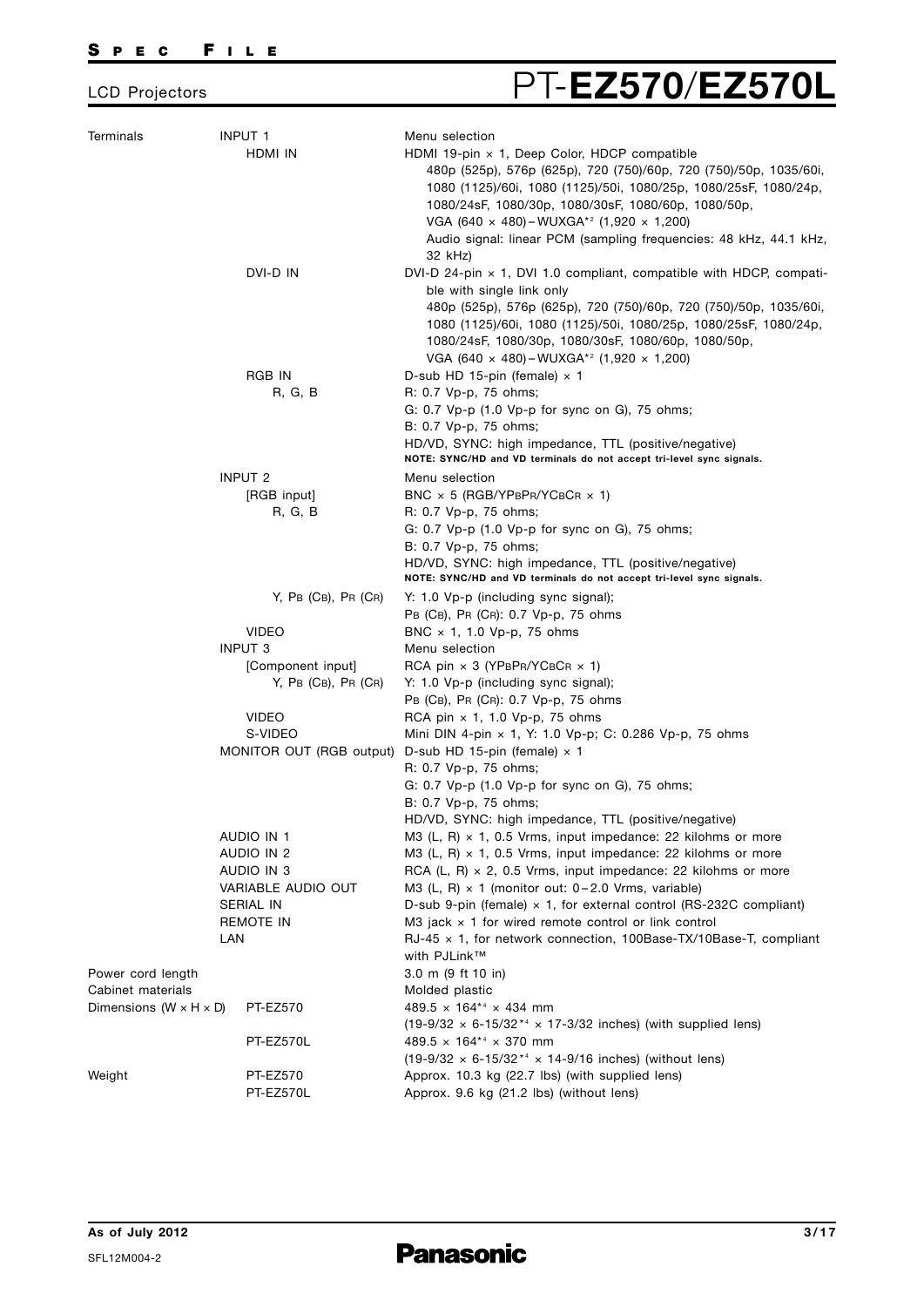Operation noise\*2 Operating temperature

Operating humidity

**Remote control unit** Power supply Operation range\*<sup>5</sup>

Dimensions (W  $\times$  H  $\times$  D)

**Supplied accessories**

**Optional accessories** Zoom lens (1.3–1.7:1) Zoom lens (2.8– 4.6:1) Zoom lens (4.6 – 7.2:1) Fixed-focus lens (0.8:1) Ceiling mount bracket

Bracket assembly Replacement lamp unit Replacement filter unit

Weight

### LCD Projectors **PT-EZ570/EZ570** 37 dB (LAMP POWER: NORMAL), 31 dB (LAMP POWER: ECO 1 / ECO 2) 0–40 °C (32–104 °F) up to 1,000 m (3,280 ft) above sea level, with fan control set to OFF,

0–30 °C (32–86 °F) between 1,000 m and 2,000 m (3,280 ft and 6,561 ft) above sea level, with fan control set to ON 1, 0–30 °C (32–86 °F) between 2,000 m and 2,700 m (6,561 ft and 8,858

ft) above sea level, with fan control set to ON 2. 20%– 80% (no condensation)

3 V DC (R03/LR03/AAA type battery × 2) Approx. 5 m (16 ft 5 in) when operated from directly in front of the signal receptor 48  $\times$  145  $\times$  27 mm (1-7/8  $\times$  5-23/32  $\times$  1-1/16 inches) Approx. 102 g (3.6 oz) (including batteries)

Power cord  $(x 1)$ Power cord holder  $(x 1)$ Wireless/wireled remote control unit  $(x 1)$ Batteries for remote control (AAA/R03/LR03 type  $\times$  2) Computer cable  $(x 1)$ Software CD-ROM (Logo Transfer Software, Multi Projector Monitoring & Control Software) (× 1)

ET-ELW20 ET-ELT20 ET-ELT21 ET-ELW21 ET-PKE200H (for high ceilings) ET-PKE200S (for low ceilings) ET-PKE200B ET-LAE200 ET-RFE200

**Weights and dimensions shown are approximate. Specifications and appearance are subject to change without notice.**

**\*1 When the standby mode is set to eco, network functions such as power on over the LAN network will not operate, and the serial output terminal cannot be used. Also, only certain commands can be received for external control using the serial terminal.**

**\*2 Measurement, measuring conditions, and method of notation all comply with ISO 21118 international standards.**

**\*3 WUXGA resolution is supported only when the signals are compliant with VESA CVT-RB (Coordinated Video Timing-Reduced Blanking).**

**\*4 With legs at shortest position.**

**\*5 Operation range differs depending on environments.**

**As of July 2012**

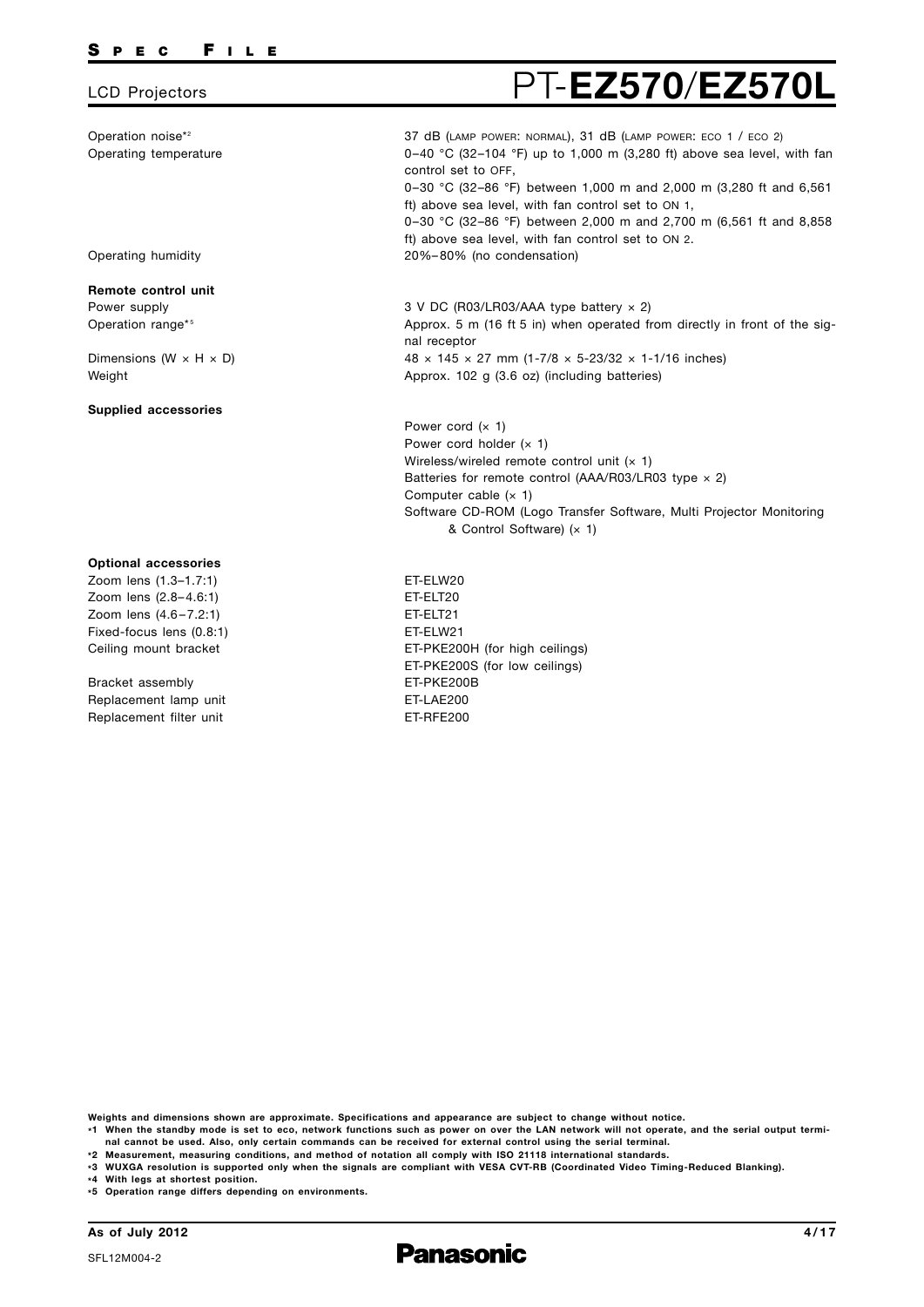### **Dimensions**



#### **Terminals**



**unit : mm (inch) NOTE: This illustration is not drawn to scale. The illustration shows the PT-EZ570.**



- 
- 2 RGB output
- 3 RGB input
- 4 HDMI Input
- 5 DVI-D input
- 6 RGB/component/video input
- 7 S-Video
- 8 Component/video input
- 9 Audio 1 input
- 10 Audio 2 input
- 11 Audio 3 input
- 12 Remote input
- 13 Audio output
- 14 Serial input

# LCD Projectors PT-**EZ570**/**EZ570L**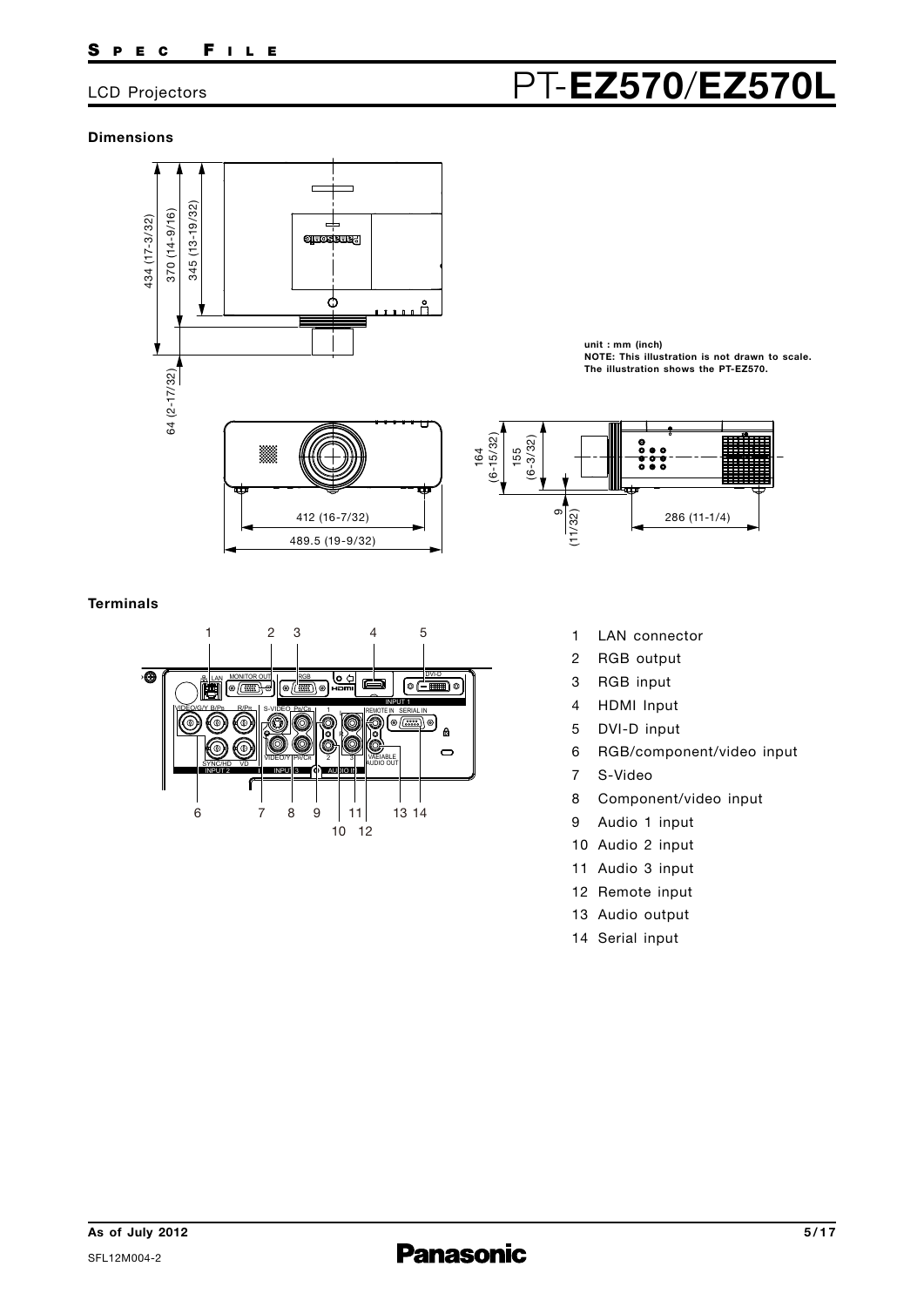### **Standard setting-up position**



**\*1 When the lens protrudes to the maximum. A: 83.5 mm (3-9/32 in) with the ET-ELW20 64 mm (2-17/32 in) with the supplied lens 88 mm (3-15/32 in) with the ET-ELT20 84 mm (3-5/16 in) with the ET-ELT21 54 mm (2-1/8 in) with the ET-ELW21**

**\*2 Adjustable in 30 mm (1-3/16 in) steps.**

#### **NOTE:**

**Illustrations show the projector i nstalled using optional ceiling mount bracket ET-PKE200H and bracket assembly ET-PKE200B.**

**This illustration is not drawn to scale.**

**unit : mm (inch)**

#### **C a u t i o n :**

- All construction work should be done by a qualified technician.
- When mounting to the ceiling, use the special mounting bracket. To prevent the projector from swaying or dropping, attach the wire between the mounting bracket and the ceiling.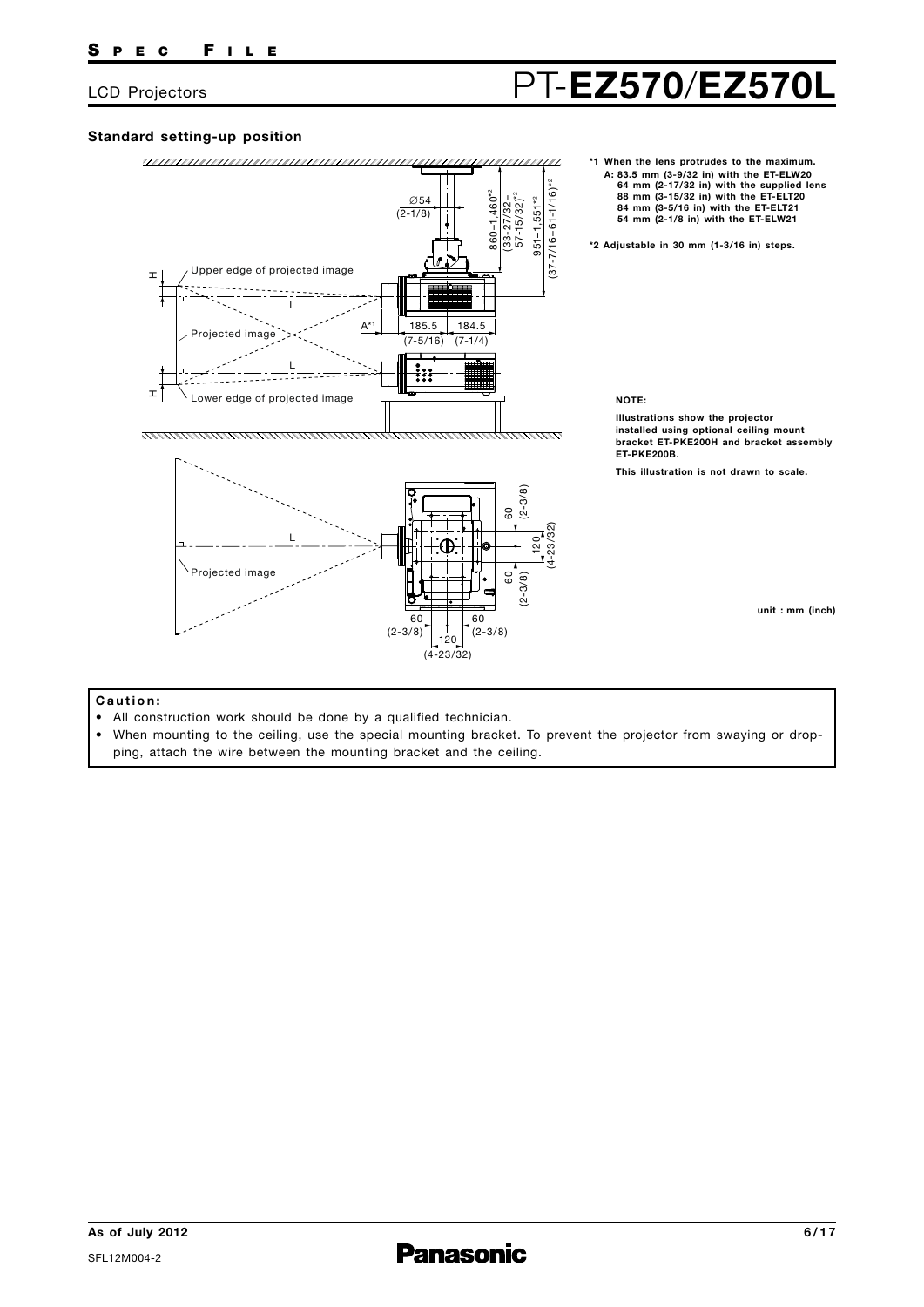## LCD Projectors **PT-EZ570/EZ570L**

#### **Projection distance for 16:10 aspect ratio screen**

|                |       |                        |       |                      |       |                       |       |                       |                         |                                    | Unit: meters            |
|----------------|-------|------------------------|-------|----------------------|-------|-----------------------|-------|-----------------------|-------------------------|------------------------------------|-------------------------|
| Screen size    |       | Distance to screen (L) |       |                      |       |                       |       |                       |                         | Height from the edge               |                         |
| (diagonal)     |       |                        |       |                      | Zoom  |                       |       |                       | Fixed-focus             | of screen to<br>center of lens (H) |                         |
|                |       | ET-ELW20<br>Zoom lens  |       | <b>Supplied lens</b> |       | ET-ELT20<br>Zoom lens |       | ET-ELT21<br>Zoom lens | ET-ELW21<br>Fixed-focus | Zoom<br>lenses                     | Fixed-<br>focus<br>lens |
| $[$ in]<br>[m] | min.  | max.                   | min.  | max.                 | min.  | max                   | min.  | max.                  | lens                    |                                    |                         |
| 1.02 / 40      | 1.02  | 1.41                   | 1.36  | 2.35                 | 2.29  | 3.81                  | 3.72  | 6.03                  | 0.63                    | $-0.05 - 0.59$                     | 0.27                    |
| 1.27/<br>50    | 1.29  | 1.77                   | 1.71  | 2.95                 | 2.89  | 4.79                  | 4.70  | 7.59                  | 0.80                    | $-0.07 - 0.74$                     | 0.34                    |
| 1.52/<br>60    | 1.55  | 2.14                   | 2.06  | 3.55                 | 3.49  | 5.77                  | 5.68  | 9.15                  | 0.97                    | $-0.08 - 0.89$                     | 0.40                    |
| 1.78/70        | 1.82  | 2.50                   | 2.42  | 4.16                 | 4.09  | 6.75                  | 6.66  | 10.71                 | 1.15                    | $-0.09 - 1.04$                     | 0.47                    |
| 2.03/80        | 2.09  | 2.87                   | 2.77  | 4.76                 | 4.69  | 7.73                  | 7.65  | 12.27                 | 1.32                    | $-0.11 - 1.19$                     | 0.54                    |
| 2.29/90        | 2.36  | 3.23                   | 3.12  | 5.36                 | 5.30  | 8.71                  | 8.63  | 13.83                 | 1.49                    | $-0.12 - 1.33$                     | 0.61                    |
| 2.54/100       | 2.63  | 3.60                   | 3.48  | 5.96                 | 5.90  | 9.69                  | 9.61  | 15.39                 | 1.66                    | $-0.14 - 1.48$                     | 0.67                    |
| 3.05/120       | 3.16  | 4.33                   | 4.18  | 7.16                 | 7.10  | 11.65                 | 11.57 | 18.51                 | 2.00                    | $-0.16 - 1.78$                     | 0.81                    |
| 3.81 / 150     | 3.97  | 5.42                   | 5.24  | 8.96                 | 8.90  | 14.59                 | 14.52 | 23.19                 | 2.52                    | $-0.20 - 2.22$                     | 1.01                    |
| 5.08 / 200     | 5.31  | 7.25                   | 7.01  | 11.96                | 11.91 | 19.49                 | 19.43 | 30.99                 | 3.38                    | $-0.27 - 2.96$                     | 1.35                    |
| 6.35/250       | 6.65  | 9.07                   | 8.77  | 14.96                | 14.91 | 24.39                 | 24.34 | 38.79                 | 4.24                    | $-0.34 - 3.70$                     | 1.68                    |
| 7.62/300       | 7.99  | 10.90                  | 10.54 | 17.97                | 17.92 | 29.29                 | 29.25 | 46.59                 | 5.10                    | $-0.40 - 4.44$                     | 2.02                    |
| 10.16/400      | 10.67 | 14.55                  | 14.07 | 23.97                | 23.93 | 39.09                 | 39.07 | 62.19                 | 6.81                    | $-0.54 - 5.92$                     | 2.69                    |

|                |      |                        |                      |      |      |                       |       |                       |                         |                                    | Unit: feet              |
|----------------|------|------------------------|----------------------|------|------|-----------------------|-------|-----------------------|-------------------------|------------------------------------|-------------------------|
| Screen size    |      | Distance to screen (L) |                      |      |      |                       |       |                       |                         |                                    | Height from the edge    |
| (diagonal)     |      |                        |                      | Zoom |      |                       |       |                       | Fixed-focus             | of screen to<br>center of lens (H) |                         |
|                |      | ET-ELW20<br>Zoom lens  | <b>Supplied lens</b> |      |      | ET-ELT20<br>Zoom lens |       | ET-ELT21<br>Zoom lens | ET-ELW21<br>Fixed-focus | Zoom<br>lenses                     | Fixed-<br>focus<br>lens |
| $[$ in]<br>[m] | min. | max.                   | min.                 | max. | min. | max                   | min.  | max.                  | lens                    |                                    |                         |
| 1.02/<br>40    | 3.3  | 4.6                    | 4.5                  | 7.7  | 7.5  | 12.5                  | 12.2  | 19.8                  | 2.1                     | $-0.2 - 1.9$                       | 0.9                     |
| 1.27/<br>50    | 4.2  | 5.8                    | 5.6                  | 9.7  | 9.5  | 15.7                  | 15.4  | 24.9                  | 2.6                     | $-0.2 - 2.4$                       | 1.1                     |
| 1.52/60        | 5.1  | 7.0                    | 6.8                  | 11.7 | 11.5 | 18.9                  | 18.6  | 30.0                  | 3.2                     | $-0.3 - 2.9$                       | 1.3                     |
| 1.78/70        | 6.0  | 8.2                    | 7.9                  | 13.6 | 13.4 | 22.1                  | 21.9  | 35.1                  | 3.8                     | $-0.3 - 3.4$                       | 1.6                     |
| 2.03/80        | 6.9  | 9.4                    | 9.1                  | 15.6 | 15.4 | 25.4                  | 25.1  | 40.3                  | 4.3                     | $-0.4 - 3.9$                       | 1.8                     |
| 2.29/90        | 7.7  | 10.6                   | 10.2                 | 17.6 | 17.4 | 28.6                  | 28.3  | 45.4                  | 4.9                     | $-0.4 - 4.4$                       | 2.0                     |
| 2.54/100       | 8.6  | 11.8                   | 11.4                 | 19.5 | 19.3 | 31.8                  | 31.5  | 50.5                  | 5.4                     | $-0.4 - 4.9$                       | 2.2                     |
| 3.05/120       | 10.4 | 14.2                   | 13.7                 | 23.5 | 23.3 | 38.2                  | 38.0  | 60.7                  | 6.6                     | $-0.5 - 5.8$                       | 2.7                     |
| 3.81 / 150     | 13.0 | 17.8                   | 17.2                 | 29.4 | 29.2 | 47.9                  | 47.6  | 76.1                  | 8.3                     | $-0.7 - 7.3$                       | 3.3                     |
| 5.08 / 200     | 17.4 | 23.8                   | 23.0                 | 39.2 | 39.1 | 63.9                  | 63.8  | 101.7                 | 11.1                    | $-0.9 - 9.7$                       | 4.4                     |
| 6.35/250       | 21.8 | 29.8                   | 28.8                 | 49.1 | 48.9 | 80.0                  | 79.9  | 127.3                 | 13.9                    | $-1.1 - 12.2$                      | 5.5                     |
| 7.62/300       | 26.2 | 35.8                   | 34.6                 | 58.9 | 58.8 | 96.1                  | 96.0  | 152.8                 | 16.7                    | $-1.3 - 14.6$                      | 6.6                     |
| 10.16/400      | 35.0 | 47.7                   | 46.2                 | 78.6 | 78.5 | 128.2                 | 128.2 | 204.0                 | 22.4                    | $-1.8 - 19.4$                      | 8.8                     |

**• The value for L (distance to screen) varies slightly within ±5% depending on the zoom lens characteristics.** 

**• The zoom lens characteristics may cause slight image distortion.**

**• When vertical keystone correction is used, the image is corrected in the direction that reduces its projected size.**

**• The brightness varies depending on the zoom setting.**

**Note: When the fixed-focus lens ET-ELW21 is mounted, the optical lens shift function cannot be used.**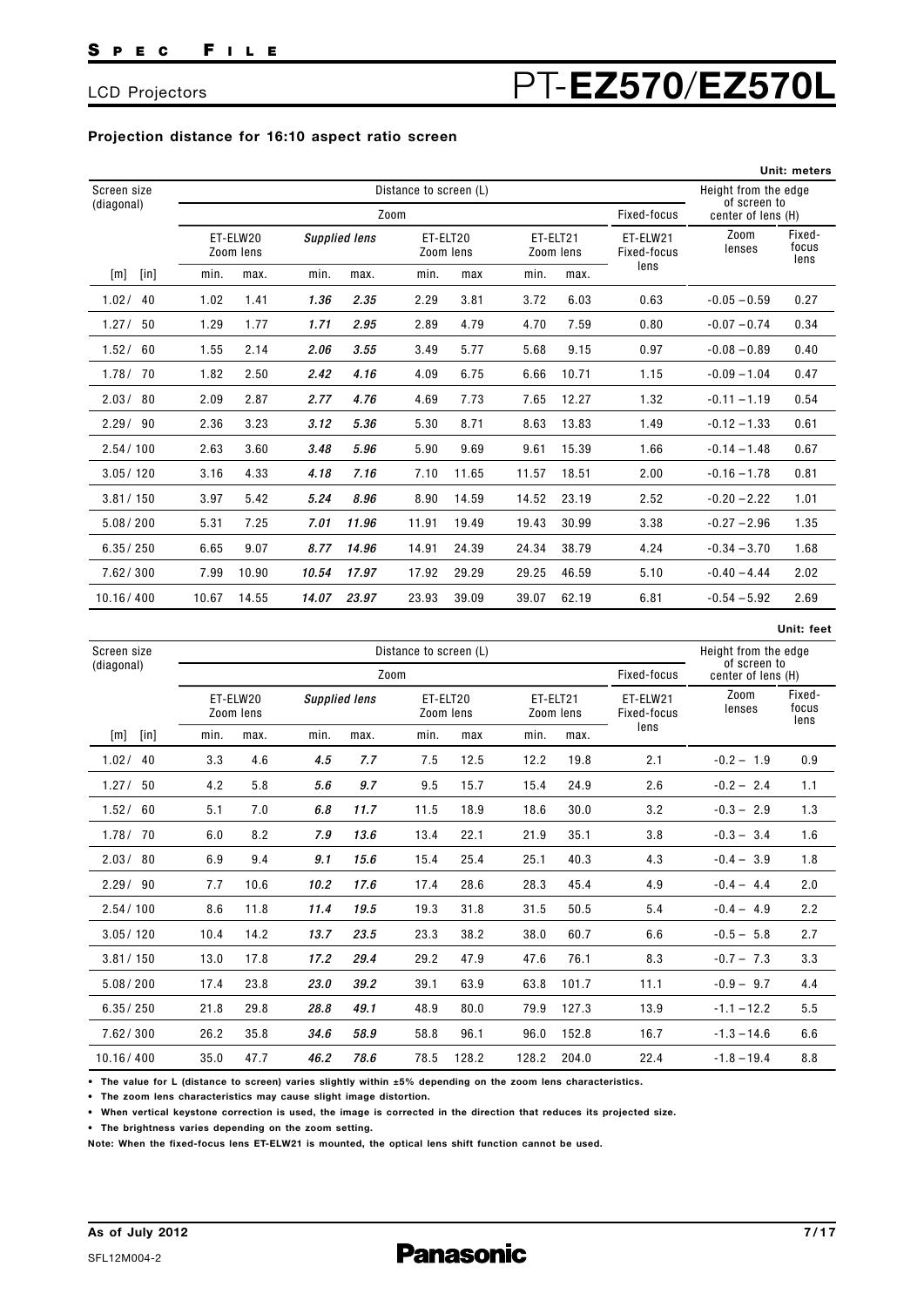## LCD Projectors PT-**EZ570**/**EZ570L**

### **Projection distance for 16:9 aspect ratio screen**

|                |       |                        |       |                      |       |                       |       |                       |                         |                                      | Unit: meters            |
|----------------|-------|------------------------|-------|----------------------|-------|-----------------------|-------|-----------------------|-------------------------|--------------------------------------|-------------------------|
| Screen size    |       | Distance to screen (L) |       |                      |       |                       |       |                       |                         | Height from the edge<br>of screen to |                         |
| (diagonal)     |       |                        |       |                      | Zoom  |                       |       |                       | Fixed-focus             | center of lens (H)                   |                         |
|                |       | ET-ELW20<br>Zoom lens  |       | <b>Supplied lens</b> |       | ET-ELT20<br>Zoom lens |       | ET-ELT21<br>Zoom lens | ET-ELW21<br>Fixed-focus | Zoom<br>lenses                       | Fixed-<br>focus<br>lens |
| $[$ in]<br>[m] | min.  | max.                   | min.  | max.                 | min.  | max                   | min.  | max.                  | lens                    |                                      |                         |
| 1.02/<br>40    | 1.05  | 1.45                   | 1.40  | 2.42                 | 2.36  | 3.92                  | 3.83  | 6.20                  | 0.65                    | $-0.05 - 0.55$                       | 0.25                    |
| 1.27/<br>50    | 1.32  | 1.82                   | 1.76  | 3.04                 | 2.98  | 4.92                  | 4.84  | 7.81                  | 0.83                    | $-0.06 - 0.69$                       | 0.31                    |
| 1.52/<br>60    | 1.60  | 2.20                   | 2.12  | 3.66                 | 3.59  | 5.93                  | 5.84  | 9.41                  | 1.00                    | $-0.08 - 0.82$                       | 0.37                    |
| 1.78/70        | 1.87  | 2.57                   | 2.49  | 4.27                 | 4.21  | 6.94                  | 6.85  | 11.01                 | 1.18                    | $-0.09 - 0.96$                       | 0.44                    |
| 2.03/80        | 2.15  | 2.95                   | 2.85  | 4.89                 | 4.83  | 7.95                  | 7.86  | 12.62                 | 1.36                    | $-0.10 - 1.10$                       | 0.50                    |
| 2.29/90        | 2.43  | 3.32                   | 3.21  | 5.51                 | 5.45  | 8.95                  | 8.87  | 14.22                 | 1.53                    | $-0.11 - 1.23$                       | 0.56                    |
| 2.54/100       | 2.70  | 3.70                   | 3.57  | 6.12                 | 6.06  | 9.96                  | 9.88  | 15.82                 | 1.71                    | $-0.13 - 1.37$                       | 0.62                    |
| 3.05/120       | 3.25  | 4.45                   | 4.30  | 7.36                 | 7.30  | 11.97                 | 11.90 | 19.03                 | 2.06                    | $-0.15 - 1.64$                       | 0.75                    |
| 3.81 / 150     | 4.08  | 5.58                   | 5.39  | 9.21                 | 9.15  | 15.00                 | 14.93 | 23.84                 | 2.59                    | $-0.19 - 2.06$                       | 0.93                    |
| 5.08 / 200     | 5.46  | 7.45                   | 7.20  | 12.30                | 12.24 | 20.03                 | 19.98 | 31.86                 | 3.47                    | $-0.25 - 2.74$                       | 1.25                    |
| 6.35/250       | 6.84  | 9.33                   | 9.02  | 15.38                | 15.33 | 25.07                 | 25.02 | 39.87                 | 4.36                    | $-0.31 - 3.42$                       | 1.56                    |
| 7.62/300       | 8.21  | 11.20                  | 10.83 | 18.47                | 18.42 | 30.11                 | 30.07 | 47.89                 | 5.24                    | $-0.37 - 4.11$                       | 1.87                    |
| 10.16/400      | 10.97 | 14.96                  | 14.46 | 24.64                | 24.60 | 40.18                 | 40.17 | 63.92                 | 7.00                    | $-0.50 - 5.48$                       | 2.49                    |

|                |      |                       |                      |      |                        |                       |                      |                       |                         |                                    | Unit: feet              |
|----------------|------|-----------------------|----------------------|------|------------------------|-----------------------|----------------------|-----------------------|-------------------------|------------------------------------|-------------------------|
| Screen size    |      |                       |                      |      | Distance to screen (L) |                       | Height from the edge |                       |                         |                                    |                         |
| (diagonal)     |      |                       |                      | Zoom |                        |                       |                      |                       | Fixed-focus             | of screen to<br>center of lens (H) |                         |
|                |      | ET-ELW20<br>Zoom lens | <b>Supplied lens</b> |      |                        | ET-ELT20<br>Zoom lens |                      | ET-ELT21<br>Zoom lens | ET-ELW21<br>Fixed-focus | Zoom<br>lenses                     | Fixed-<br>focus<br>lens |
| $[$ in]<br>[m] | min. | max.                  | min.                 | max. | min.                   | max                   | min.                 | max.                  | lens                    |                                    |                         |
| 1.02/<br>40    | 3.4  | 4.8                   | 4.6                  | 7.9  | 7.7                    | 12.8                  | 12.6                 | 20.4                  | 2.1                     | $-0.2 - 1.8$                       | 0.8                     |
| 1.27/<br>50    | 4.3  | 6.0                   | 5.8                  | 10.0 | 9.8                    | 16.2                  | 15.9                 | 25.6                  | 2.7                     | $-0.2 - 2.3$                       | 1.0                     |
| 1.52/60        | 5.2  | 7.2                   | 7.0                  | 12.0 | 11.8                   | 19.5                  | 19.2                 | 30.9                  | 3.3                     | $-0.3 - 2.7$                       | 1.2                     |
| 1.78/70        | 6.1  | 8.4                   | 8.2                  | 14.0 | 13.8                   | 22.8                  | 22.5                 | 36.1                  | 3.9                     | $-0.3 - 3.2$                       | 1.4                     |
| 2.03/80        | 7.1  | 9.7                   | 9.3                  | 16.0 | 15.8                   | 26.1                  | 25.8                 | 41.4                  | 4.4                     | $-0.3 - 3.6$                       | 1.6                     |
| 2.29/90        | 8.0  | 10.9                  | 10.5                 | 18.1 | 17.9                   | 29.4                  | 29.1                 | 46.7                  | 5.0                     | $-0.4 - 4.1$                       | 1.8                     |
| 2.54/100       | 8.9  | 12.1                  | 11.7                 | 20.1 | 19.9                   | 32.7                  | 32.4                 | 51.9                  | 5.6                     | $-0.4 - 4.5$                       | 2.0                     |
| 3.05/120       | 10.7 | 14.6                  | 14.1                 | 24.1 | 23.9                   | 39.3                  | 39.0                 | 62.4                  | 6.8                     | $-0.5 - 5.4$                       | 2.5                     |
| 3.81 / 150     | 13.4 | 18.3                  | 17.7                 | 30.2 | 30.0                   | 49.2                  | 49.0                 | 78.2                  | 8.5                     | $-0.6 - 6.7$                       | 3.1                     |
| 5.08 / 200     | 17.9 | 24.4                  | 23.6                 | 40.3 | 40.2                   | 65.7                  | 65.5                 | 104.5                 | 11.4                    | $-0.8 - 9.0$                       | 4.1                     |
| 6.35/250       | 22.4 | 30.6                  | 29.6                 | 50.5 | 50.3                   | 82.2                  | 82.1                 | 130.8                 | 14.3                    | $-1.0 - 11.2$                      | 5.1                     |
| 7.62 / 300     | 26.9 | 36.8                  | 35.5                 | 60.6 | 60.4                   | 98.8                  | 98.7                 | 157.1                 | 17.2                    | $-1.2 - 13.5$                      | 6.1                     |
| 10.16/400      | 36.0 | 49.1                  | 47.4                 | 80.8 | 80.7                   | 131.8                 | 131.8                | 209.7                 | 23.0                    | $-1.6 - 18.0$                      | 8.2                     |

**• The value for L (distance to screen) varies slightly within ±5% depending on the zoom lens characteristics.** 

**• The zoom lens characteristics may cause slight image distortion.**

**• When vertical keystone correction is used, the image is corrected in the direction that reduces its projected size.**

**• The brightness varies depending on the zoom setting.**

**Note: When the fixed-focus lens ET-ELW21 is mounted, the optical lens shift function cannot be used.**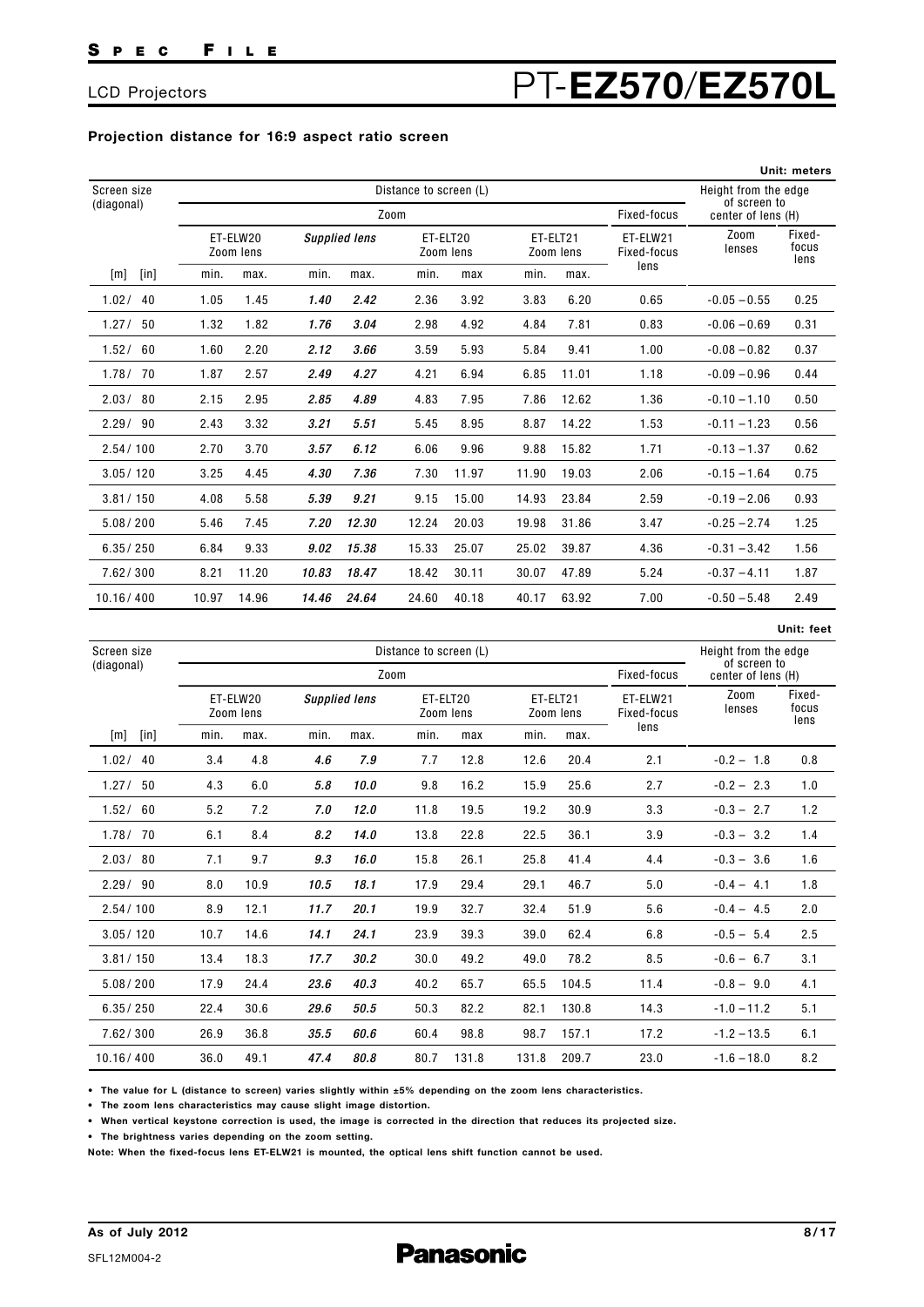#### **Calculation of the projection distance**

For a screen size different from the above, use the equation below to calculate the projection distance.

#### **Aspect ratio 16:10**

| ET-ELW20             | minimum<br>maximum | L (m) = (diagonal screen size in inches) $\times$ 0.026816 - 0.055497<br>L (m) = (diagonal screen size in inches) $\times$ 0.036511 - 0.053400     |
|----------------------|--------------------|----------------------------------------------------------------------------------------------------------------------------------------------------|
| <b>Supplied lens</b> | minimum<br>maximum | L $(m)$ = (diagonal screen size in inches) $\times$ 0.035305 - 0.054882<br>L $(m)$ = (diagonal screen size in inches) $\times$ 0.060045 - 0.048228 |
| ET-ELT20             | minimum<br>maximum | L (m) = (diagonal screen size in inches) $\times$ 0.060102 - 0.114022<br>L (m) = (diagonal screen size in inches) $\times$ 0.098001 - 0.112874     |
| ET-ELT21             | minimum<br>maximum | L (m) = (diagonal screen size in inches) $\times$ 0.098214 - 0.212284<br>L (m) = (diagonal screen size in inches) $\times$ 0.155996 - 0.210772     |
| ET-ELW21             | (fixed focus)      | L (m) = (diagonal screen size in inches) $\times$ 0.017178 - 0.057678                                                                              |

#### **Aspect ratio 16:9**

| ET-ELW20             | minimum<br>maximum | L (m) = (diagonal screen size in inches) $\times$ 0.027561 - 0.055497<br>L (m) = (diagonal screen size in inches) $\times$ 0.037526 - 0.053400   |
|----------------------|--------------------|--------------------------------------------------------------------------------------------------------------------------------------------------|
| <b>Supplied lens</b> | minimum<br>maximum | L (m) = (diagonal screen size in inches) $\times$ 0.036286 - 0.054882<br>L $(m)$ = (diagonal screen size in inches) $\times$ 0.061714 - 0.048228 |
| ET-ELT20             | minimum<br>maximum | L (m) = (diagonal screen size in inches) $\times$ 0.061773 - 0.114022<br>L (m) = (diagonal screen size in inches) $\times$ 0.100725 - 0.112874   |
| ET-ELT21             | minimum<br>maximum | L (m) = (diagonal screen size in inches) $\times$ 0.100944 - 0.212284<br>L (m) = (diagonal screen size in inches) $\times$ 0.160333 - 0.210772   |
| ET-ELW21             | (fixed focus)      | L (m) = (diagonal screen size in inches) $\times$ 0.017656 - 0.057678                                                                            |

**• Distances calculated with the above equations will include a slight error.**

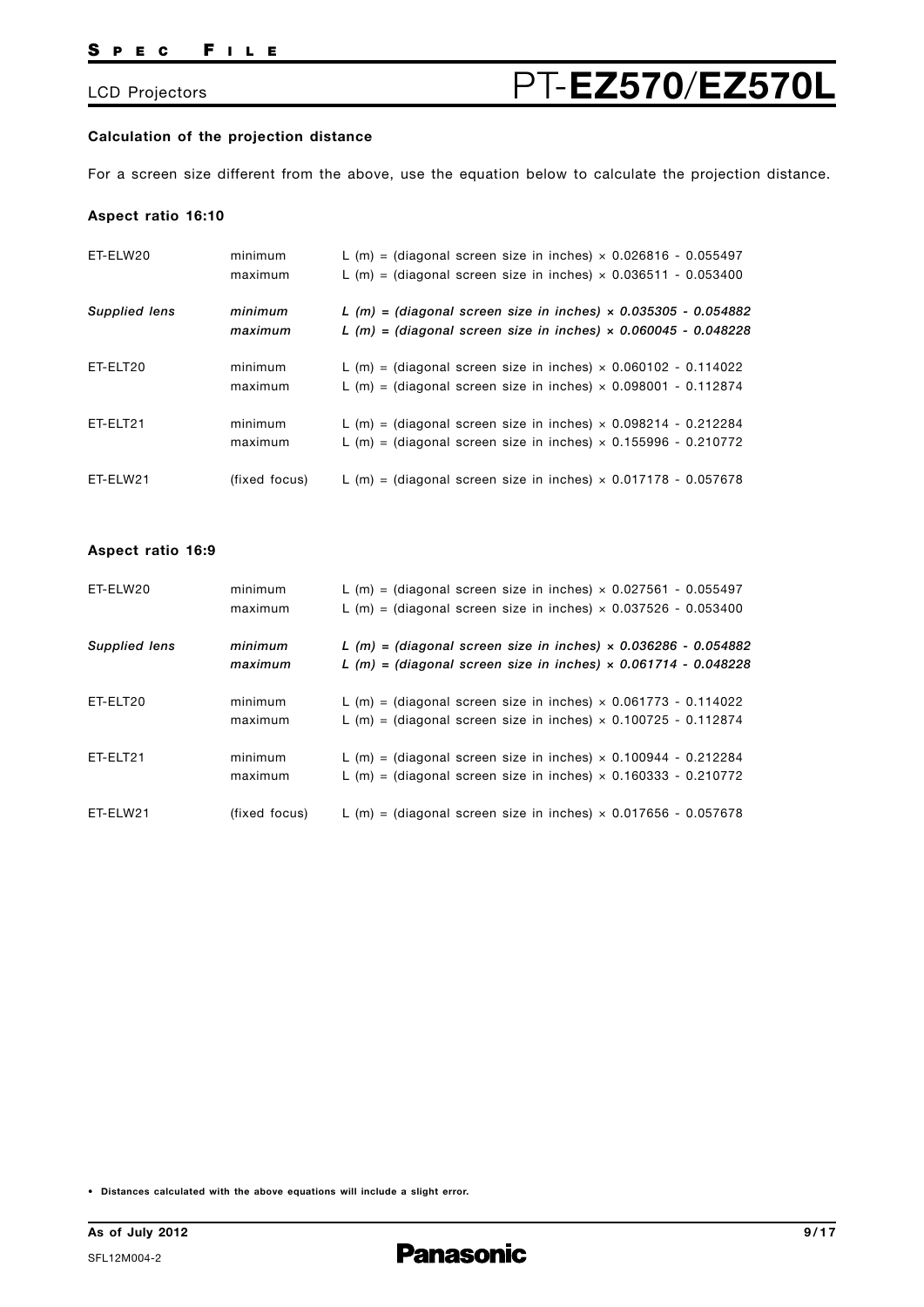## LCD Projectors PT-**EZ570**/**EZ570L**

### **Shift range**

Optical axis shift function allows to shift the position of a projected image as shown below.



**• The ET-ELW21 is a fixed short-focus lens. Therefore, the lens shift function provided in the main unit cannot be used.**

#### **Installable angle**

Install the projector at an angle within the range shown below.

#### **• Vertical direction**

The projector may be installed at a vertical angle of 360°.

### **• Horizontal direction**

The projector may be installed at a horizontal angle of  $±10^\circ$ .



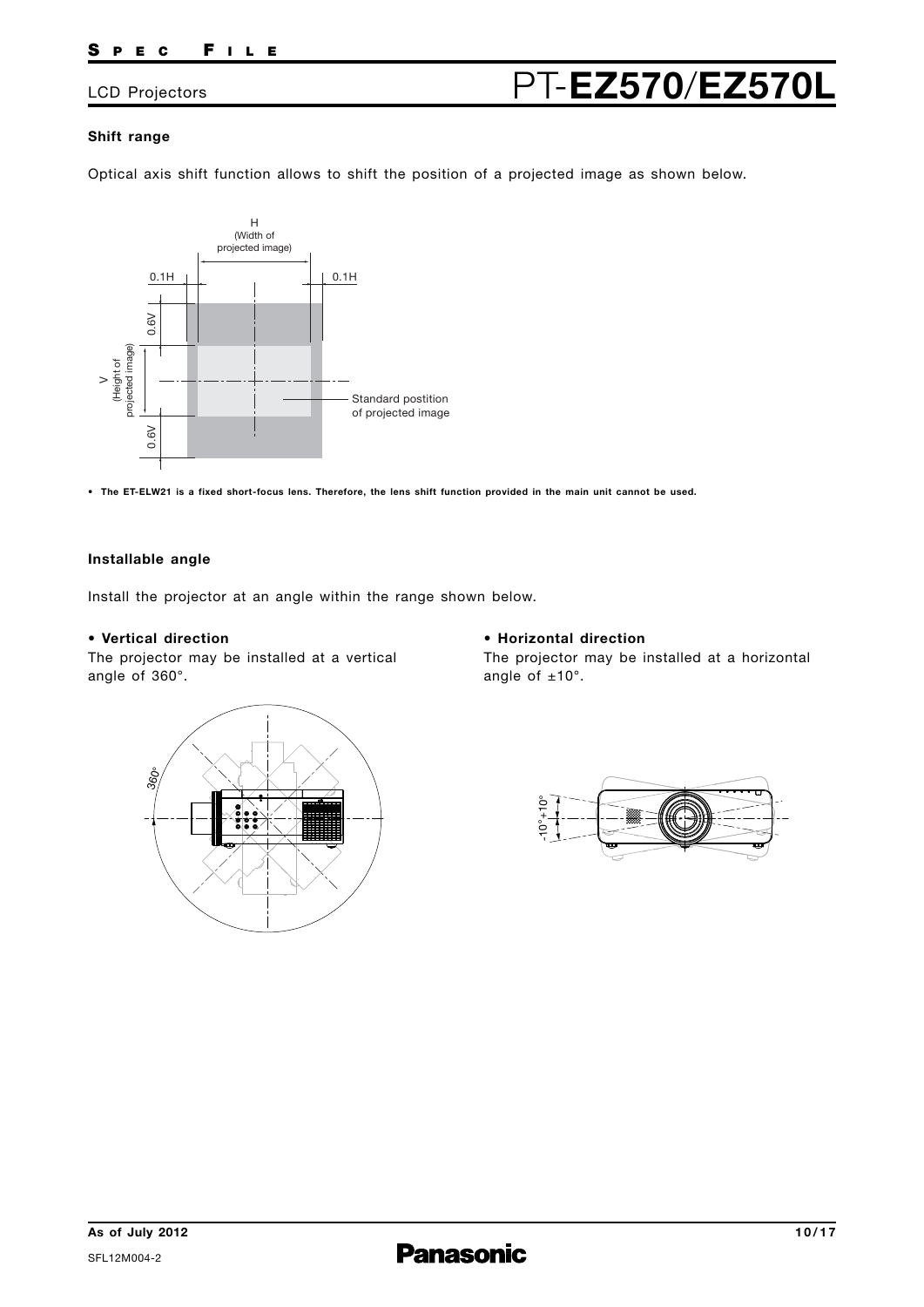#### **List of compatible signals**

The signals that can be input to this projector are shown in the table below. Horizontal scanning frequencies of 15 kHz to 100 kHz (15 kHz to 120 kHz for RGB signals), vertical scanning frequencies of 24 Hz to 120 Hz (48 Hz to 100 Hz for RGB signals), and a dot clock of 162 MHz maximum (230 MHz maximum for RGB signals) can be input.

NOTE: The native resolution of this projector is 1,920 × 1,200 pixels. If the display resolution of the input signal is different from the<br>native resolution, image compression or expansion will be used to convert the input

| Display mode              | Display                     | Scanning frequency |              | Dot clock                | Format         |
|---------------------------|-----------------------------|--------------------|--------------|--------------------------|----------------|
|                           | resolution<br>$(dots)^{*1}$ | н<br>(kHz)         | v<br>(kHz)   | frequency<br>(MHz)       |                |
| NTSC/NTSC4.43/PAL-M/PAL60 | 720 × 480i                  | 15.7               | 59.9         | $\overline{\phantom{0}}$ | VIDEO/S-VIDEO  |
| PAL/PAL-N/SECAM           | 720 × 576i                  | 15.6               | 50.0         | $\overline{\phantom{0}}$ |                |
| 480i (525i)               | 720 × 480i                  | 15.7               | 59.9         | 27.0                     | <b>HDMI</b>    |
| 576i (625i)               | 720 × 576i                  | 15.6               | 50.0         | 27.0                     |                |
| 480p (525p)               | 720 × 480i                  | 31.5               | 60.0         | 27.0                     | HDMI/DVI-D     |
| 576p (625p)               | 720 × 576i                  | 31.3               | 50.0         | 27.0                     |                |
| 480i (525i)               | $640 \times 480i$           | 15.7               | 60.0         | 12.3                     | YPBPR/RGB      |
| 576i (625i)               | 768 × 576i                  | 15.6               | 50.0         | 14.8                     |                |
| 480p (525p)               | $640 \times 480$            | 31.5               | 59.9         | 25.2                     |                |
| 576p (625p)               | $768 \times 576$            | 31.3               | 50.0         | 29.5                     |                |
| 720p                      | $1280 \times 720$           | 37.5               | 50.0         | 74.3                     | HDMI/DVI-D/    |
|                           |                             | 45.0               | 60.0         | 74.3                     | YPBPR/RGB      |
| 1035i                     | 1920 × 1035i                | 33.8               | 60.0         | 74.3                     |                |
| 1080i                     | $1920 \times 1080i$         | 28.1               | 50.0         | 74.3                     |                |
|                           |                             | 33.8               | 60.0         | 74.3                     |                |
| 1080p                     | $1920 \times 1080$          |                    |              | 74.3                     |                |
|                           |                             | 27.0<br>28.1       | 24.0<br>25.0 | 74.3                     |                |
|                           |                             |                    |              |                          |                |
|                           |                             | 33.8               | 30.0         | 74.3                     |                |
|                           |                             | 56.3               | 50.0         | 148.5                    |                |
|                           |                             | 67.5               | 60.0         | 148.5                    |                |
| 1080psf/30                |                             | 33.8               | 60.0         | 74.3                     |                |
| 1080psf/25                |                             | 28.1               | 50.0         | 74.3                     |                |
| 1080psf/24                |                             | 27.0               | 48.0         | 74.3                     |                |
| <b>VGA</b>                | $640 \times 400$            | 31.5               | 70.1         | 28.3                     | RGB            |
|                           | $640 \times 480$            | 31.5               | 59.9         | 25.2                     | HDMI/DVI-D/RGB |
|                           |                             | 37.5               | 75.0         | 31.5                     | RGB            |
|                           |                             | 37.9               | 72.8         | 31.5                     |                |
|                           |                             | 37.9               | 74.4         | 31.5                     |                |
|                           |                             | 43.3               | 85.0         | 36.0                     |                |
|                           | $720 \times 400$            | 31.5               | 70.1         | 25.1                     |                |
| MAC LC13                  | $640 \times 480$            | 35.0               | 66.6         | 31.3                     |                |
| MAC13                     |                             | 35.0               | 66.7         | 30.2                     |                |
| <b>SVGA</b>               | $800 \times 600$            | 32.7               | 51.1         | 32.7                     |                |
|                           |                             | 34.5               | 55.4         | 36.4                     |                |
|                           |                             | 35.2               | 56.3         | 36.0                     |                |
|                           |                             | 37.9               | 60.3         | 40.0                     | HDMI/DVI-D/RGB |
|                           |                             | 37.9               | 61.0         | 40.0                     | RGB            |
|                           |                             | 38.0               | 60.5         | 40.1                     |                |
|                           |                             | 38.6               | 60.3         | 38.6                     |                |
|                           |                             | 46.9               | 75.0         | 49.5                     |                |
|                           |                             | 48.1               | 72.2         | 50.0                     |                |
|                           |                             | 53.7               | 85.1         | 56.3                     |                |
| MAC16                     | $832 \times 624$            | 49.7               | 74.6         | 57.3                     |                |
| <b>XGA</b>                |                             |                    | 60.1         | 65.0                     |                |
|                           | $1024 \times 768$           | 43.4               |              | 59.1                     | HDMI/DVI-D     |
|                           |                             | 44.0               | 54.6         | 63.0                     | RGB            |
|                           |                             | 46.9               | 58.2         |                          |                |
|                           |                             | 47.0               | 58.3         | 61.7                     |                |
|                           |                             | 48.4               | 60.0         | 65.0                     |                |
|                           |                             | 48.5               | 60.0         | 65.2                     |                |
|                           |                             | 58.0               | 72.0         | 74.7                     |                |
|                           |                             | 56.5               | 70.1         | 75.0                     |                |
|                           |                             | 60.0               | 75.0         | 78.8                     |                |
|                           |                             | 60.3               | 74.9         | 79.3                     |                |
|                           |                             | 61.0               | 75.7         | 81.0                     |                |
|                           |                             | 62.0               | 77.1         | 84.4                     |                |
|                           |                             | 63.5               | 79.4         | 83.4                     |                |
|                           |                             | 68.7               | 85.0         | 94.5                     |                |
|                           | $1024 \times 768i$          | 35.5               | 87.0         | 44.9                     |                |
|                           |                             | 36.0               | 87.2         | 47.3                     |                |
|                           |                             |                    |              |                          |                |

**\*1 The "i" appearing after the resolution indicates an interlaced signal.**

SFL12M004-2

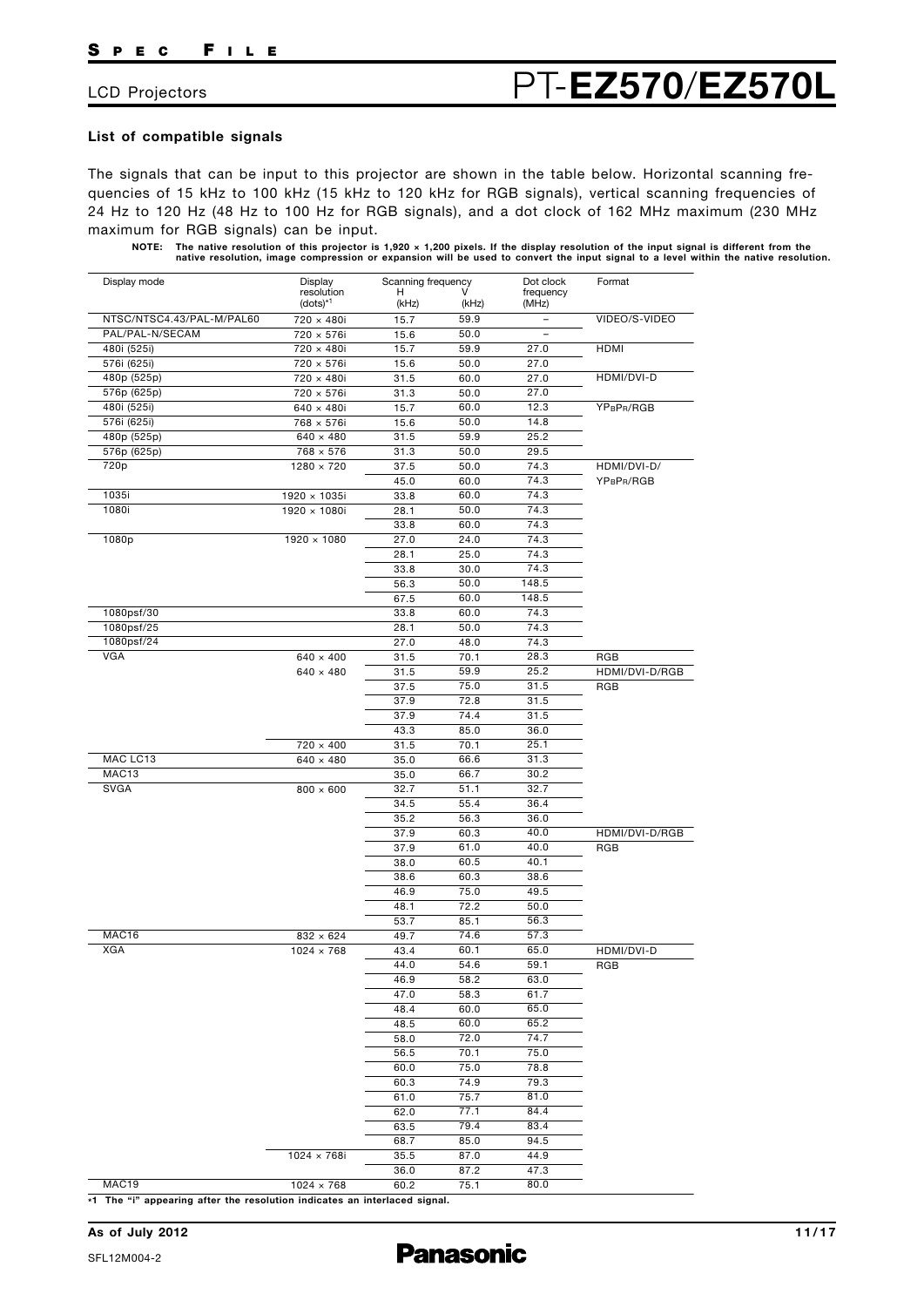## LCD Projectors PT-**EZ570**/**EZ570L**

| Display mode | Display                                | Scanning frequency |            | Dot clock          | Format         |  |
|--------------|----------------------------------------|--------------------|------------|--------------------|----------------|--|
|              | resolution<br>$(dots)^{*1}$            | н<br>(kHz)         | v<br>(kHz) | frequency<br>(MHz) |                |  |
| WXGA         | $1280 \times 768$                      | 47.8               | 59.9       | 79.5               | HDMI/DVI-D/RGB |  |
|              |                                        | 60.3               | 74.9       | 102.3              |                |  |
|              |                                        | 68.6               | 84.8       | 117.5              |                |  |
|              | $1280 \times 800$                      | 41.2               | 50.0       | 68.6               |                |  |
|              |                                        | 49.6               | 60.1       | 79.4               |                |  |
|              |                                        | 49.7               | 59.8       | 83.5               |                |  |
|              |                                        | 58.3               | 70.0       | 98.9               |                |  |
|              |                                        | 56.0               | 70.0       | 95.0               |                |  |
|              |                                        | 57.7               | 72.0       | 97.8               |                |  |
|              |                                        | 60.0               | 72.0       | 102.8              |                |  |
|              |                                        | 62.8               | 74.9       | 106.5              |                |  |
|              |                                        | 64.0               | 60.0       | 108.0              |                |  |
|              |                                        | 71.6               | 84.9       | 122.5              |                |  |
|              | $1360 \times 768$                      | 47.7               | 60.0       | 86.7               |                |  |
|              |                                        | 56.2               | 72.0       | 100.2              |                |  |
|              | $1366 \times 768$                      | 46.5               | 50.0       | 67.4               | HDMI/DVI-D     |  |
|              |                                        |                    | 60.0       | 86.7               | HDMI/DVI-D/RGB |  |
| MAC21        | $1376 \times 768$                      | 48.4<br>68.7       | 75.1       | 1000.0             | RGB            |  |
| <b>SXGA</b>  | $1152 \times 870$<br>$1152 \times 900$ |                    |            | 94.6               |                |  |
|              |                                        | 64.2               | 70.4       |                    |                |  |
|              |                                        | 61.2               | 65.2       | 92.0               |                |  |
|              |                                        | 61.9               | 66.0       | 94.5               |                |  |
|              | $1280 \times 960$                      | 71.4               | 75.6       | 105.1              |                |  |
|              | $1280 \times 1024$                     | 60.0               | 60.0       | 108.0              |                |  |
|              |                                        | 60.3               | 58.1       | 93.1               | HDMI/DVI-D     |  |
|              |                                        | 62.5               | 58.6       | 108.0              | <b>RGB</b>     |  |
|              |                                        | 63.3               | 60.0       | 108.2              |                |  |
|              |                                        | 63.4               | 60.0       | 111.5              |                |  |
|              |                                        | 63.7               | 60.0       | 109.5              |                |  |
|              |                                        | 63.8               | 60.2       | 108.2              |                |  |
|              |                                        | 63.9               | 60.0       | 107.4              |                |  |
|              |                                        | 64.0               | 60.0       | 108.0              | HDMI/DVI-D/RGB |  |
|              |                                        | 71.7               | 67.2       | 117.0              | RGB            |  |
|              |                                        | 77.0               | 72.0       | 130.1              |                |  |
|              |                                        | 80.0               | 75.0       | 135.0              |                |  |
|              | 1280 × 1024i                           | 81.1               | 76.1       | 135.0              |                |  |
|              |                                        | 91.1               | 85.0       | 157.5              |                |  |
|              |                                        | 46.4               | 86.7       | 78.7               |                |  |
| <b>MAC</b>   | $1280 \times 960$                      | 50.0               | 86.0       | 80.0               |                |  |
|              | $1280 \times 1024$                     | 50.0               | 94.0       | 80.0               |                |  |
| SXGA+        | $1400 \times 1050$                     | 75.0               | 75.1       | 126.0              |                |  |
|              |                                        | 80.0               | 75.1       | 135.2              |                |  |
|              |                                        | 62.5               | 58.6       | 108.0              | HDMI/DVI-D/RGB |  |
|              |                                        | 64.0               | 60.0       | 108.2              |                |  |
|              |                                        | 64.0               | 60.2       | 108.0              |                |  |
|              |                                        | 64.7               | 59.9       | 101.0              |                |  |
|              |                                        | 65.1               | 59.9       | 122.4              |                |  |
|              |                                        | 65.3               | 60.0       | 121.8              |                |  |
|              |                                        | 65.4               | 60.1       | 122.9              |                |  |
| WXGA+        | $1440 \times 900$                      | 55.9               | 59.9       | 106.5              |                |  |
|              |                                        | 74.9               | 60.0       | 161.9              | RGB            |  |
| <b>UXGA</b>  | $1600 \times 1200$                     | 75.0               | 60.0       | 162.0              | HDMI/DVI-D/RGB |  |
| UXGA*2       |                                        |                    | 65.0       | 175.5              |                |  |
|              |                                        | 81.3               |            | 189.0              | RGB            |  |
|              |                                        | 87.5               | 70.0       |                    |                |  |
|              |                                        | 93.8               | 75.0       | 202.5              |                |  |
|              |                                        | 106.3              | 85.0       | 229.5              |                |  |
| WSXGA+       | $1680 \times 1050$                     | 65.3               | 60.0       | 146.3              | HDMI/DVI-D/RGB |  |
| WUXGA        | $1920 \times 1200$                     | 74.0               | 59.9       | 154.0              |                |  |
| WUXGA*2      |                                        | 74.6               | 59.9       | 193.3              | RGB            |  |

**\*1 The "i" appearing after the resolution indicates an interlaced signal. \*2 The "REAL" mode of "SCREEN" setting cannot be operated for these modes.**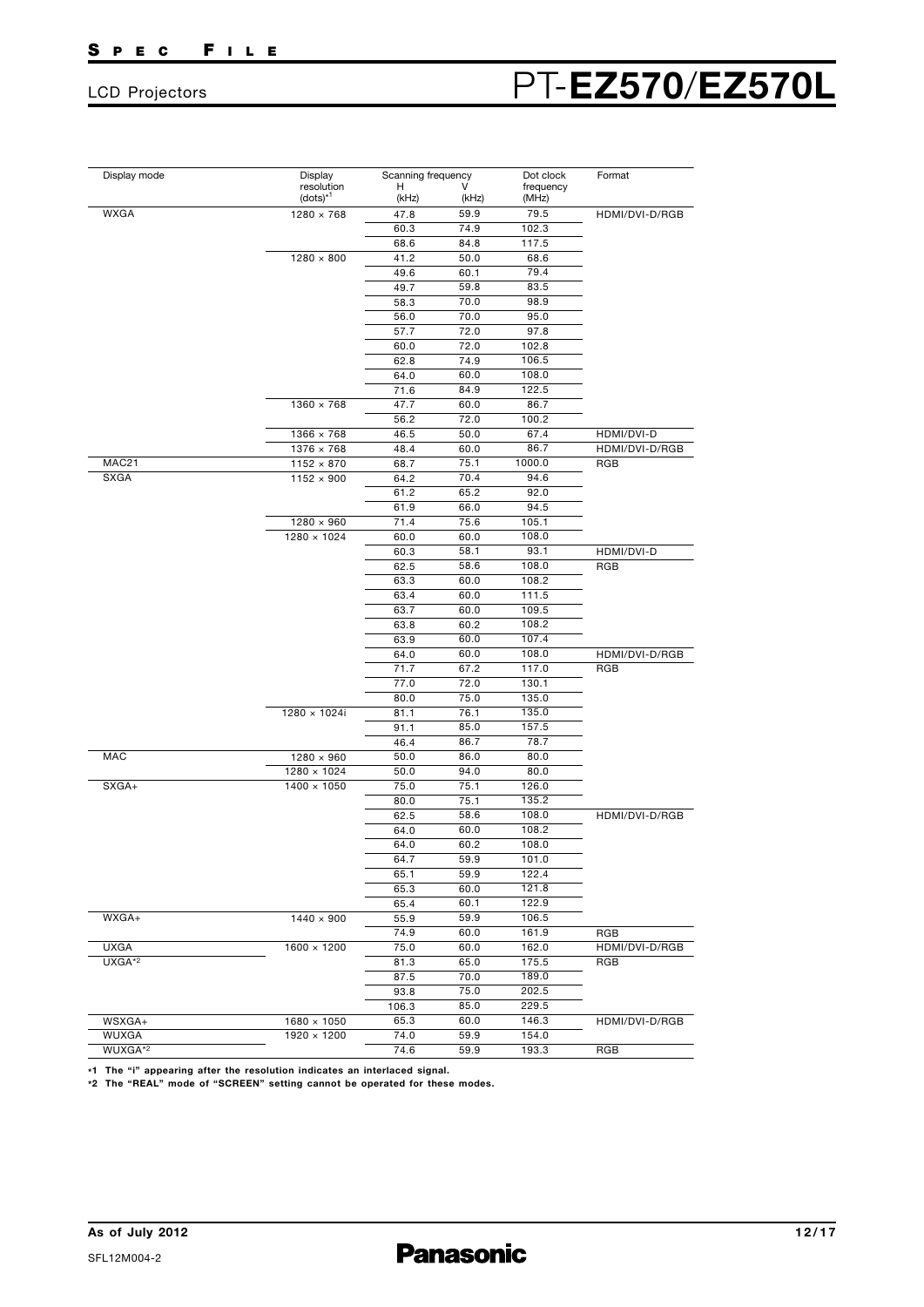## LCD Projectors **PT-EZ570/EZ570**

#### **Serial connector**

The serial connector complies with RS-232C. To control the projector from a personal computer, commands must be input through communication software, based on the format and satisfying the communication conditions shown below.

#### **Pin assignments and signal names**

| 6<br>q  |   | No. Signal name | Description          |   | No. Signal name          | Description          |
|---------|---|-----------------|----------------------|---|--------------------------|----------------------|
|         |   |                 | N <sub>C</sub>       |   | $\overline{\phantom{0}}$ | NС                   |
| 7 റ റ ര |   | TXD             | Transmitted data     |   | <b>CTS</b>               | Connected internally |
|         | 3 | <b>RXD</b>      | Received data        |   | <b>RTS</b>               | Connected internally |
|         |   |                 | Connected internally | 9 | $\overline{\phantom{m}}$ | NC.                  |
|         |   | GND             | Ground               |   |                          |                      |

**D-sub 9-pin (female) Serial input**

#### **Communication conditions (factory setting)**

| Signal level           | RS-232C-compliant          |
|------------------------|----------------------------|
| Synchronization method | Start-stop synchronization |
| Baud rate              | 19,200 bps                 |
| Parity                 | None                       |
| Character length       | 8 bits                     |
| Stop bit               | 1 bit                      |
| X parameter            | None                       |
| S parameter            | None                       |

### **Basic format**

Transmission from the computer begins with STX, then the ID, command, parameter, and ETX are sent in this order. Add parameters according to the details of control.



**CAUTION**

- **It may not be possible to send or receive commands for about 10 to 60 seconds when the lamp is first turned on. If this occurs, wait for 60 seconds, then try sending or receiving again. • When sending multiple commands, be sure to wait for at least 0.5 second after receiving a response from the projector before sending the next**
- **command.**
- **Additional time is sometimes required for response due to processing inside the projector. Set the time-out period for command response to 10 seconds or more.**

**• When using two or more units, set different IDs for each unit.**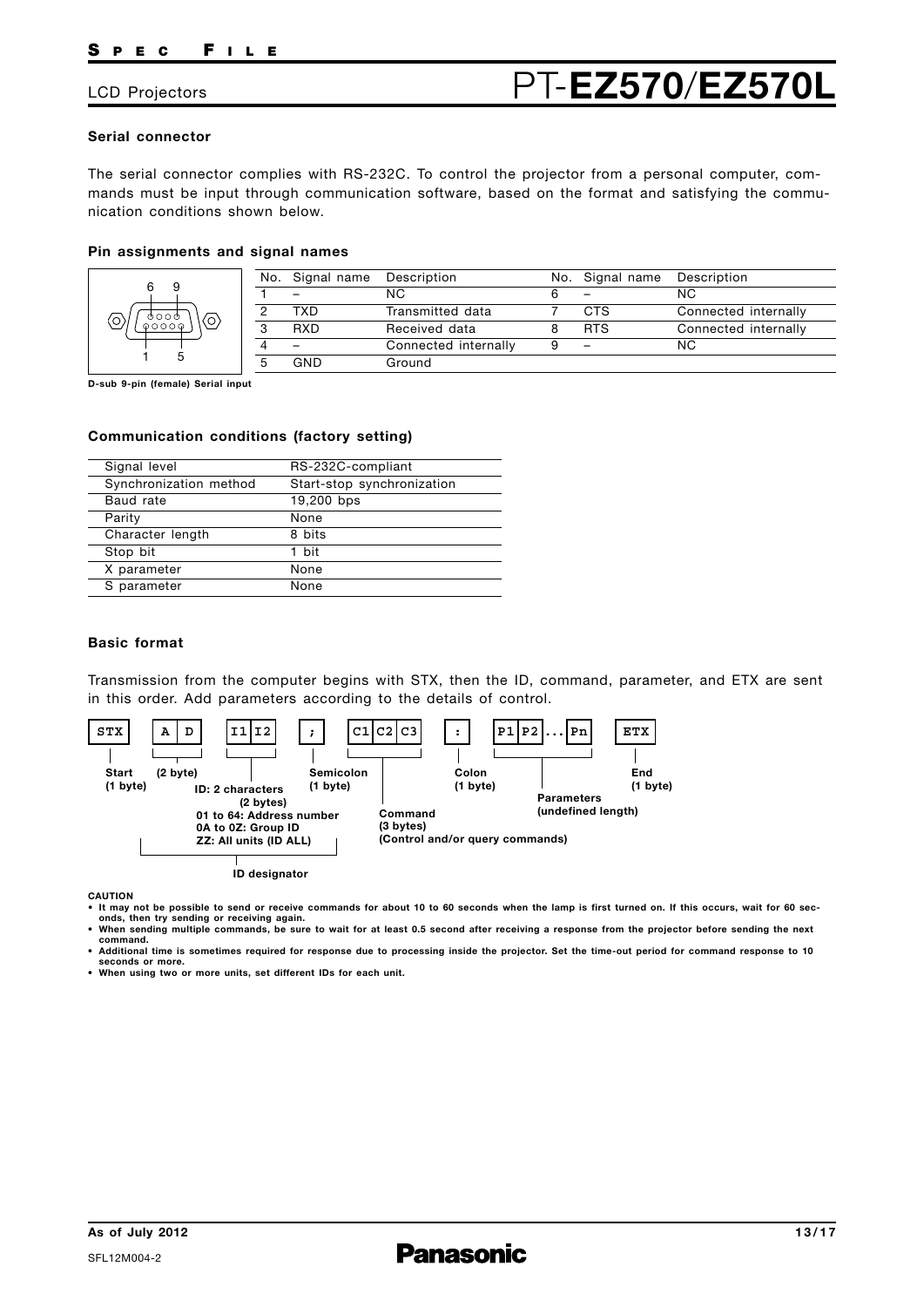## LCD Projectors **PT-EZ570/EZ570L**

#### **Cable specifications**

**Projector PC (DTE)**  $N$ <sup>C</sup> 7 1

|             | $-1 - 1$                                                                         |
|-------------|----------------------------------------------------------------------------------|
| <b>NC</b>   |                                                                                  |
|             | $\overline{2}$                                                                   |
|             | 3                                                                                |
| <b>NC</b>   | $\overline{\mathbf{4}}$                                                          |
|             | 5                                                                                |
| <b>NC</b>   | 6                                                                                |
| <b>NC</b>   | 7                                                                                |
| NC          | 8                                                                                |
| $_{\rm NC}$ | 9                                                                                |
|             | <b>NC</b><br><b>NC</b><br>$_{\rm NC}$<br>$_{\rm NC}$<br>$_{\rm NC}$<br><b>NC</b> |

#### **Control commands**

| Command: Parameter | Function        |                             | Callback |
|--------------------|-----------------|-----------------------------|----------|
| PON                | Standby power   | On                          | PON      |
| POF                |                 | Off                         | POF      |
| IIS:HD1            | Input selection | Input 1 [HDMI]              | IIS:HD1  |
| IIS: DVI           |                 | Input 1 [DVI-D]             | IIS:DVI  |
| IIS:RG1            |                 | Input 1 [RGB (PC)]          | IIS:RG1  |
| IIS:RG2            |                 | Input 2 [RGB (PC)]          | IIS:RG2  |
| IIS:CP1            |                 | Input 2 [RGB (YPBPR/YCBCR)] | IIS:CP1  |
| IIS: VD1           |                 | Input 2 [Video]             | IIS: VD1 |
| IIS:CP2            |                 | Input 3 [component]         | IIS:CP2  |
| IIS:SVD            |                 | Input 3 [S-Video]           | IIS:SVD  |
| IIS: VD2           |                 | Input 3 [Video]             | IIS: VD2 |
| OLP:2              | Lamp power      | Auto                        | OLP:2    |
| OLP:0              |                 | Normal                      | OLP:0    |
| OLP:3              |                 | Eco 1                       | OLP:3    |
| OLP:4              |                 | Eco <sub>2</sub>            | OLP:4    |
| OSH:0              | Shutter         | Off                         | OSH:0    |
| OSH:1              |                 | On                          | OSH:1    |
| OFZ:1              | Freeze          | On                          | OFZ:1    |
| OFZ:0              |                 | Off                         | OFZ:0    |
| OAS                | Auto setup      |                             | OAS      |
| VSE:0              | Screen (aspect) | Normal                      | VSE:0    |
| VSE:6              |                 | Full                        | VSE:6    |
| VSE:2              |                 | Wide (16:9)                 | VSE:2    |
| VSE:40             |                 | Zoom                        | VSE:40   |
| VSE:5              |                 | Real                        | VSE:5    |
| VSE:50             |                 | Custom                      | VSE:50   |
| VPM: STD           | Picture         | Standard                    | VPM: STD |
| VPM: DYN           |                 | Dynamic                     | VPM: DYN |
| VPM: CIN           |                 | Cinema                      | VPM: CIN |
| VPM: REA           |                 | Real                        | VPM: REA |

**\* Do not send PON, POF or OSH commands continuously in a short period of time. Doing so may burst the lamp or shorten the lamp replacement cycle.**

**\* When a command that cannot be executed during standby mode is sent, the projector will send an ER401 command in reply.**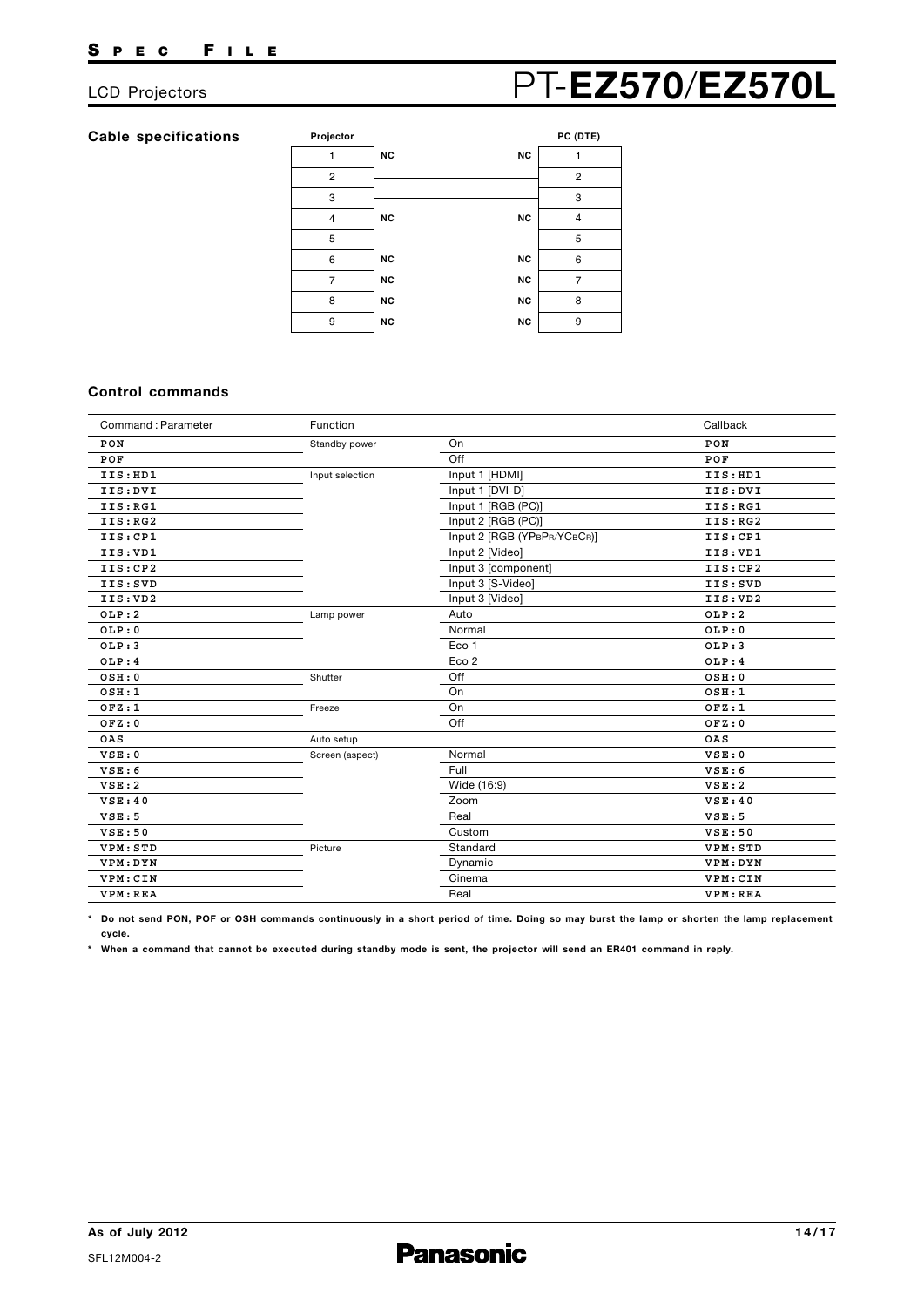#### **Status request commands**

| Command: Parameter | Function                       | Callback                          | Description                 |  |
|--------------------|--------------------------------|-----------------------------------|-----------------------------|--|
| QPW                | Main power status              | 000                               | Off                         |  |
|                    |                                | 001                               | On                          |  |
| QIN                | Input signal status            | HD1                               | Input 1 [HDMI]              |  |
|                    |                                | <b>DVI</b>                        | Input 1 [DVI-D]             |  |
|                    |                                | RG1                               | Input 1 [RGB (PC)]          |  |
|                    |                                | RG2                               | Input 2 [RGB (PC)]          |  |
|                    |                                | CP1                               | Input 2 [RGB (YPBPR/YCBCR)] |  |
|                    |                                | VD1                               | Input 2 [Video]             |  |
|                    |                                | CP2                               | Input 3 [component]         |  |
|                    |                                | SVD                               | Input 3 [S-Video]           |  |
|                    |                                | VD2                               | Input 3 [Video]             |  |
| QLP                | Lamp power mode status         | 2                                 | Auto                        |  |
|                    |                                | 0                                 | Normal                      |  |
|                    |                                | 3                                 | Eco 1                       |  |
|                    |                                | $\overline{\mathbf{4}}$           | Eco <sub>2</sub>            |  |
| QSII               | <b>Shutter function status</b> | 0                                 | Off                         |  |
|                    |                                | 1                                 | On                          |  |
| QFZ                | Freeze function status         | 0                                 | On                          |  |
|                    |                                | $\mathbf 1$                       | Off                         |  |
| QSE                | Aspect mode status             | 0                                 | Normal                      |  |
|                    |                                | 6                                 | Full                        |  |
|                    |                                | 2                                 | Wide (16:9)                 |  |
|                    |                                | 40                                | Zoom                        |  |
|                    |                                | 5                                 | Real                        |  |
|                    |                                | 50                                | Custom                      |  |
|                    |                                | $\mathsf{o}\,$                    | Normal                      |  |
|                    |                                | 6                                 | Full                        |  |
| QPM                | Picture mode status            | STD                               | Standard                    |  |
|                    |                                | DYN                               | Dynamic                     |  |
|                    |                                | CIN                               | Cinema                      |  |
|                    |                                | <b>REA</b>                        | Real                        |  |
| QST                | Projector run time             | p1p2p3p4p5                        | 00000 - 99999 hours         |  |
| QSL:1              | Lamp run time                  | p1p2p3p4                          | 0000 - 9999 hours           |  |
| QTM: 0             | Temperature status             | p1p2p3p4/p5p6p7p8*1<br>Air intake |                             |  |
| QTM:2              |                                | p1p2p3p4/p5p6p7p8*1               | Panel section               |  |

\*1 p1p2p3p4 = Celsius (°C), p5p6p7p8 = Fahrenheit (°F) **NOTE: If a wrong command is received, the projector will send an ER401 or ER402 command to the computer.**

#### **Command example**

To set the shutter function on, send the command as shown below.

| STX          | ADZZ ;                       | OSH     |           | RTX               |
|--------------|------------------------------|---------|-----------|-------------------|
|              |                              |         |           |                   |
| <b>Start</b> | <b>ID Address</b>            | Command | Parameter | End               |
|              | Character code 02 ZZ: ID ALL |         |           | Character code 03 |

**NOTE: When sending commands without parameters, a colon (:) is not necessary.**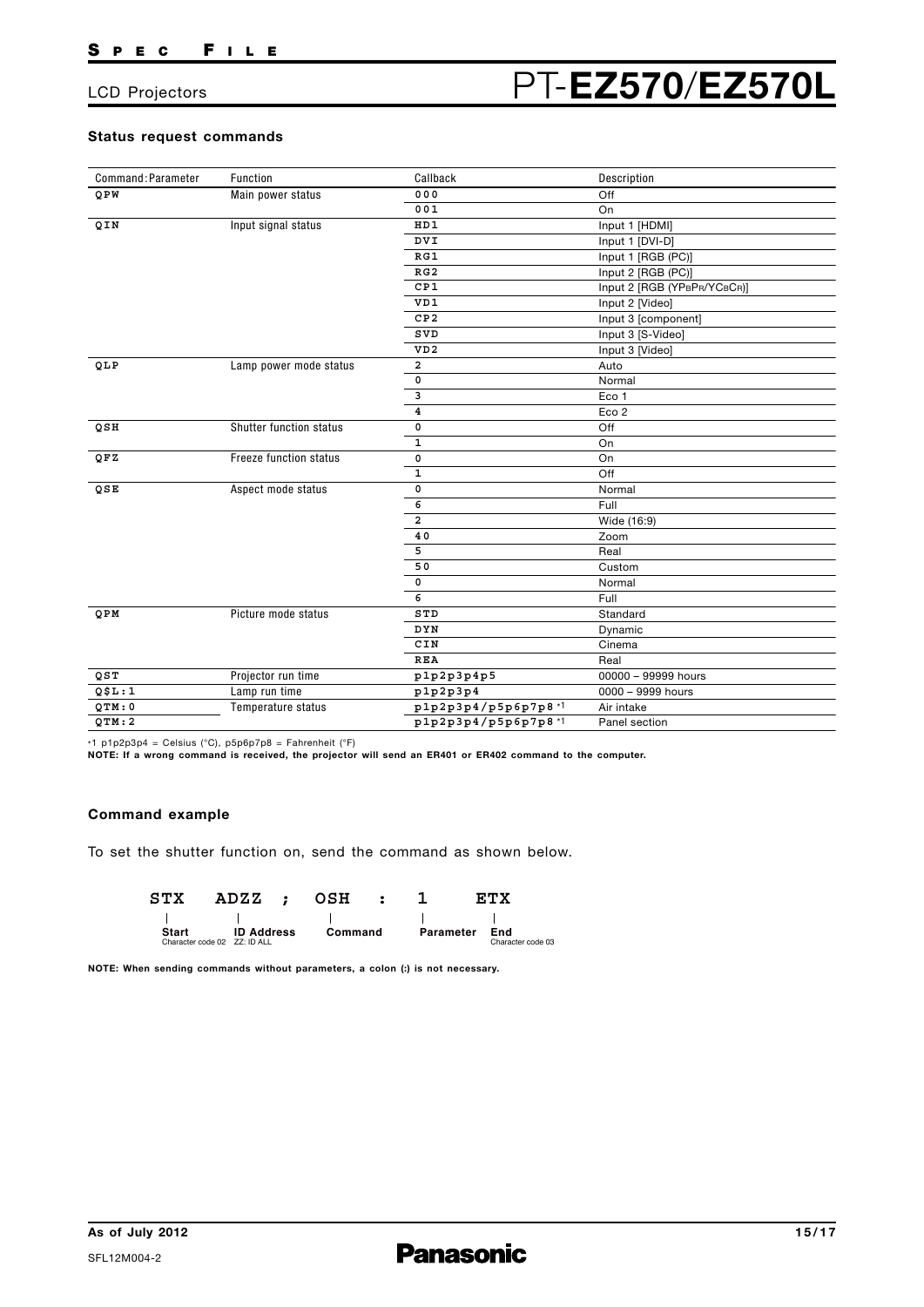#### **Notes on projector placement and operation**

The projector uses a high-wattage lamp that becomes very hot during operation. Please observe the following precautions.

- 1. Never place objects on top of the projector.
- 2. Make sure there is an unobstructed space of 1,000 mm (3 feet 3 inches) or more around the projector's exhaust openings.
- 3. Do not stack projector units directly on top of one another for the purpose of multiple (stacked) projection. When stacking projector units, be sure to provide the amount of space indicated below between them. These space requirements also apply to installations where only one projector unit is operating at one time and the other unit is used as a backup.
- 4. Make sure that nothing blocks the projector's air intake and exhaust openings. Also, install the projector so that cool or hot air from other air conditioning equipment does not flow directly toward the projector's air intake or exhaust openings.
- 5. Do not install the projector in an enclosed space. If it is necessary to install it in an enclosed space, add a separate ventilation system. If ventilation is insufficient, hot air will accumulate at the intake opening. This may cause the projector's protective circuit to interrupt projector operation.
- 6. If the projector is installed in an enclosed space, ensure that the projector's intake and exhaust openings are not blocked. Take particular care to ensure that hot air from the exhaust openings is not sucked into the intake openings.
- 7. When installing the projector in any manner other than floor mounting with the adjuster legs, use the five threaded ceiling mount holes (screw diameter: M6, projector interior thread length: 12 mm) to secure the projector.





**Do not stack projector units directly on top of one another.**

#### **Direction of air intake and exhaust**